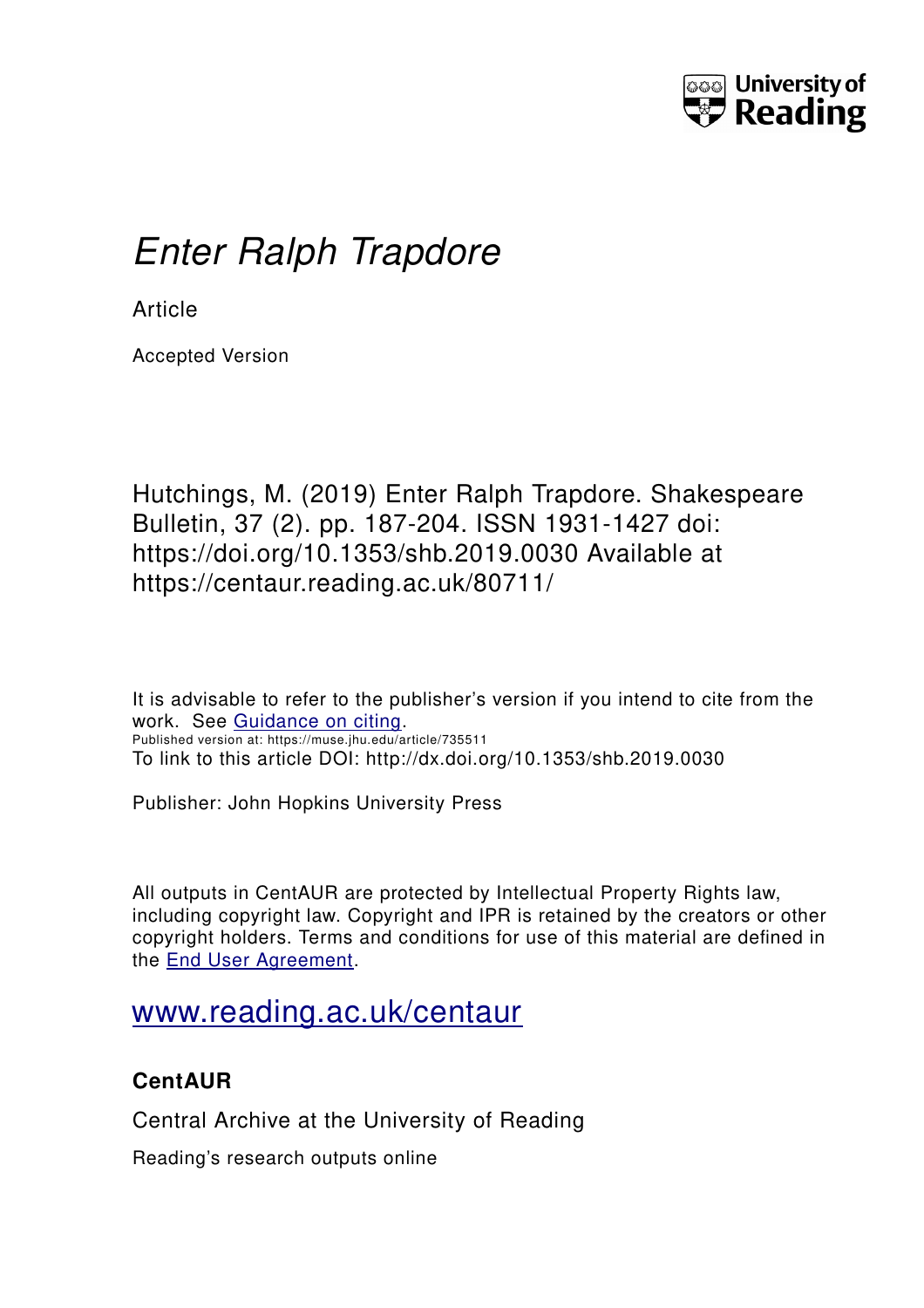## **'Enter Ralph Trapdore'**

#### MARK HUTCHINGS, *University of Reading*

This and cognate stage directions in *The Roaring Girl*, Middleton and Dekker's city comedy staged at the Fortune playhouse in 1611, beg the question: how might a character so named have entered and exited the stage? The allusion, of course, is to one of the distinctive components of the purpose-built early modern London playhouses, a device that we may trace back to the pageant waggons of the medieval mysteries but which has left a less substantial trail of evidence than we might think. <sup>1</sup> The general assumption scholars make is that, like the flanking doors, discovery space, upper stage, and main stage itself, the trapdoor was a staple architectural feature available to playmakers in London, and thus, it follows, commonly employed in plays.<sup>2</sup> This view, however, is worth re-examining because it is not at all clear that all playhouses had such a device, under what circumstances it was employed, and how frequently. The pointed naming of this character certainly indicates that the two dramatists expected spectators to understand its significance and connect appellation and function. Ralph Trapdoor's role in the play is to entrap the 'roaring girl', Moll Cutpurse (based on a notorious, contemporary figure, Mary Frith), on the instructions of Sir Alexander Wengrave, who fears that his son and heir is romantically attached to her—a ruse Sebastian Wengrave concocts to pursue his real love interest, Mary Fitz-Allard, of whom his father disapproves. What follows here is an exploration of how the evocative naming Middleton and Dekker employed might hint at how this character was staged; if, as the evidence suggests, the playhouse where the Prince's Men performed the play had a trap facility, would it *not* have been used for a character so named?<sup>3</sup> Thinking through this issue affords an opportunity to explore how the trapdoor may sometimes have been scripted for early modern performance.

It has long been understood that the apparatus of printed plays can tell us only so much about original staging practices (see Dessen 1984 and 1995, and McJannet). It is understandable that we often think of these texts as 'lacking' stage directions (or sufficiently detailed sds), and so they do for the scholar who wishes to understand and reconstruct (as far as possible) how plays were put on; presumably early modern readers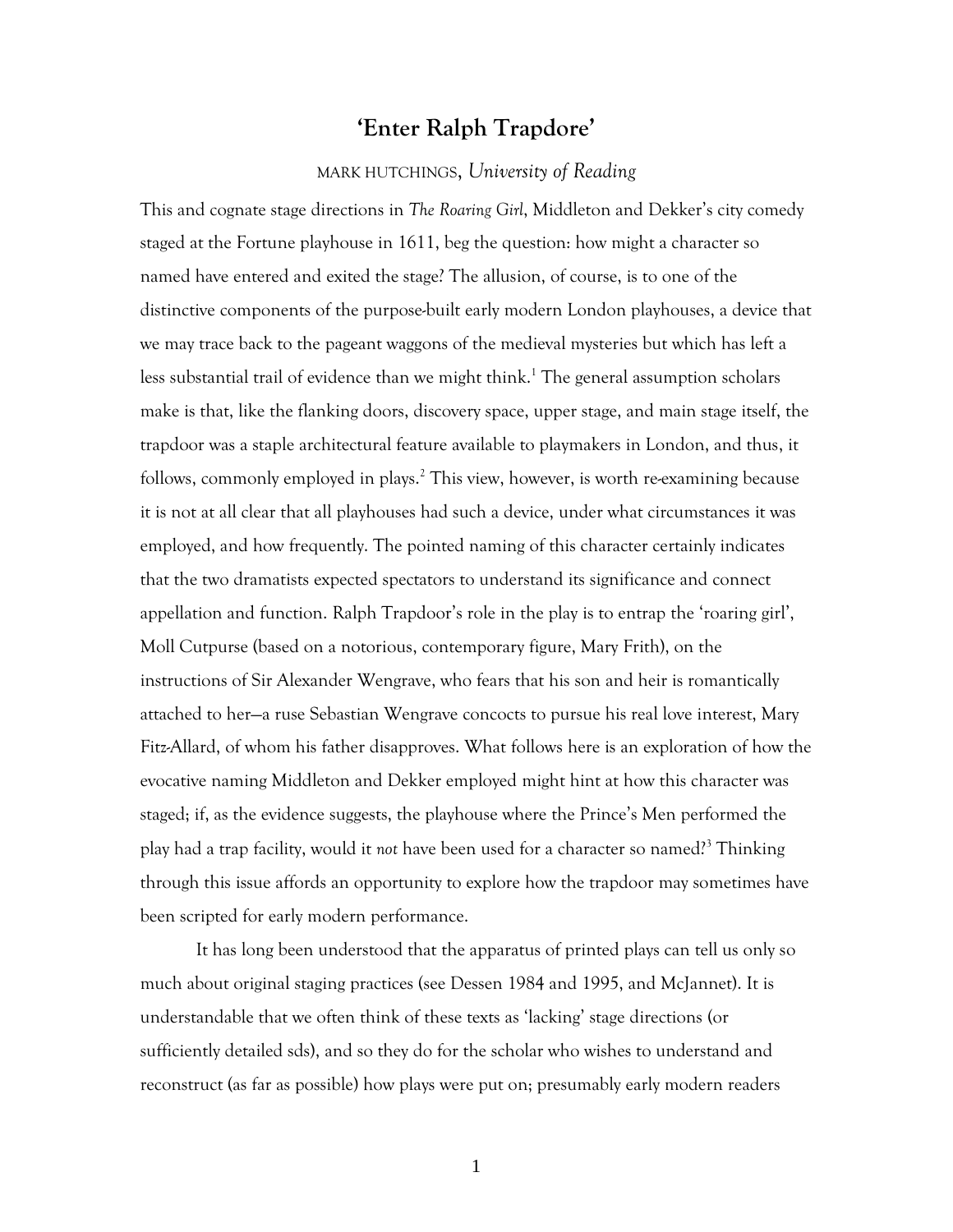could make sense of these texts as they stood but it is worth bearing in mind that to read a play is by no means always to attempt an imagined reconstruction of it in performance as a prerequisite for comprehension. Early modern readers and modern scholars read differently, for different outcomes: marking stage directions, particularly those regarding specific kinds of entrance, would seem not to have been particularly important for playmakers (Stern 8-35) or readers. The evidential problem is particularly acute with respect to the trapdoor, since its use is only specified unambiguously on *three* occasions in the entire corpus of surviving plays (Dessen and Thomson 235). Undoubtedly the trap was employed much more than this statistic indicates, but to make such a claim (as we must) is to move away from hard evidence and enter the realm of speculation. This in part has contributed to the common view that the trapdoor was widely used, since the presumption of its existence thus readily makes sense of stage directions (explicit or implicit, that is, embedded within the dialogue) which designate either places or actions, such as a 'vault' or 'cave' in the play-world, or where a character or property emerges from 'beneath' or 'below' the stage (Dessen and Thomson 242, 44, 29, 28-29). One consequence of this is that the existence, characteristics, function and use of the trap have been assumed rather than interrogated, precisely because the assumption underwrites the interpretation of staging possibilities—an unhelpful, circular argument. If we return to first principles, however, and re-examine the surviving evidence afresh, we find that our current understanding of the trapdoor warrants re-evaluation.

Elsewhere I argue that where there *is* compelling evidence for the use of the trap, as with *Titus Andronicus*, then this correspondingly offers fairly reliable information about the theatre architecture and stage facilities at the playhouses where particular plays are known to have been put on, in this case the Rose (at least in 1594) and Newington Butts playhouses. <sup>4</sup> Once we suspend our default position that every playhouse typically had a trap, and look instead for strong evidence to support the conjecture that *some* individual playhouses may have done so—in other words, start from a position of scepticism rather than certainty—we are on rather firmer hermeneutical ground. Indeed, re-thinking our understanding of the trap reminds us that our attempts to re-construct original staging practices necessarily brings into play all the constituent elements of the stage, namely the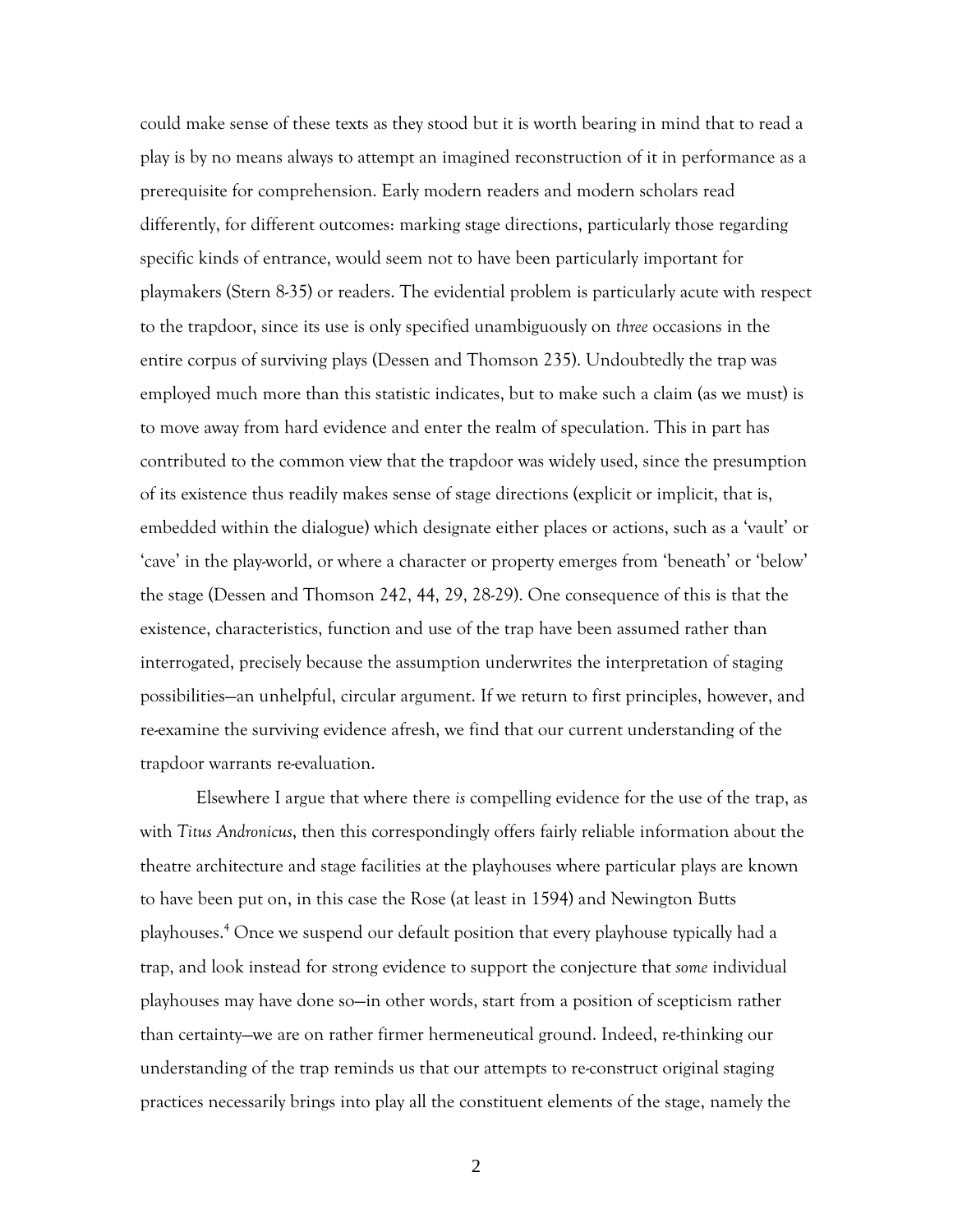other options available for entrances and exits. This is important because even in the case of *Hamlet* it is reasonably clear that not all the entrances and exits made by the Ghost could have employed the trap—even though of course this character is associated principally with what Hamlet calls the 'cellarage' (1.5.159), a remark which follows the prince's exit with the Ghost and their joint re-entry, in both cases through flanking doors, in 1.4. <sup>5</sup> Two observations follow from this. Firstly, the flexible stage conjured location in ways which was sometimes apparently at odds (or at least not in sync) with the tripartite, theologicallysymbolic structure inherited from the medieval theatre that so appeals to scholars—the stage 'suspended' between heaven above and hell below; in other words, a 'supernatural' character could also (instead) enter from a flanking door, as is usually thought to be the case in *Hamlet* when the Ghost enters Gertrude's chamber in 3.4, for example—especially since, upon its exit, Hamlet exclaims, 'Look where he goes even now out at the *portal*' (3.4.138, italics added). Secondly, therefore, symbolic staging does not always correlate with practical staging requirements or preferences or indeed constraints. This will become apparent in the case of *The Roaring Girl*.

The play's modern editors have ignored the tantalising suggestiveness of Ralph Trapdoor's name.<sup>6</sup> The earliest printed text of the play is undivided, but in modern editions (those in which acts and scenes are designated) he features at 1.2, 2.1, 3.1, 3.3 (twice), 4.1, 5.1, and 5.2 (twice).<sup>7</sup> These entrances and exits (where given) are indicated as follows; I cite Q, keyed to the Revels edition:

*Enter Ralph Trapdore* (sig. C2r/1.2.185sd); *Exeunt* (sig. C3r/1.2.249sd) *Enter Ralph Trapdore* (sig. D4v/2.1.343sd); *Exit Trapdore* (sig. D4r/2.1.384sd) *Enter Trapdore* (sig. Fr/3.1.140sd); *Exeunt omnes* (sig. F2r3.1.195sd) *Enter* Sir Alexander Wengraue: Sir Dauy Dapper, Sir Adam Appleton, *at one dore*, *and* Trapdore *at another doore* (sig. G2r/3.3.0sd); *Exit Trapdore* (sig. G3v/3.2.50sd) *Enter Mol and Trapdore* (sig. Hv/3.3.177sd); *Exeunt* (sig. H2r/3.3.226sd)

*Enter* Trapdore (sig. H2v/4.1.4sd); *Exeunt* (sig. H2r/4.1.38sd)<sup>8</sup> *Enter* Trapdore *like a poore Souldier with a patch o're one eie, and* Teare-cat *with him,*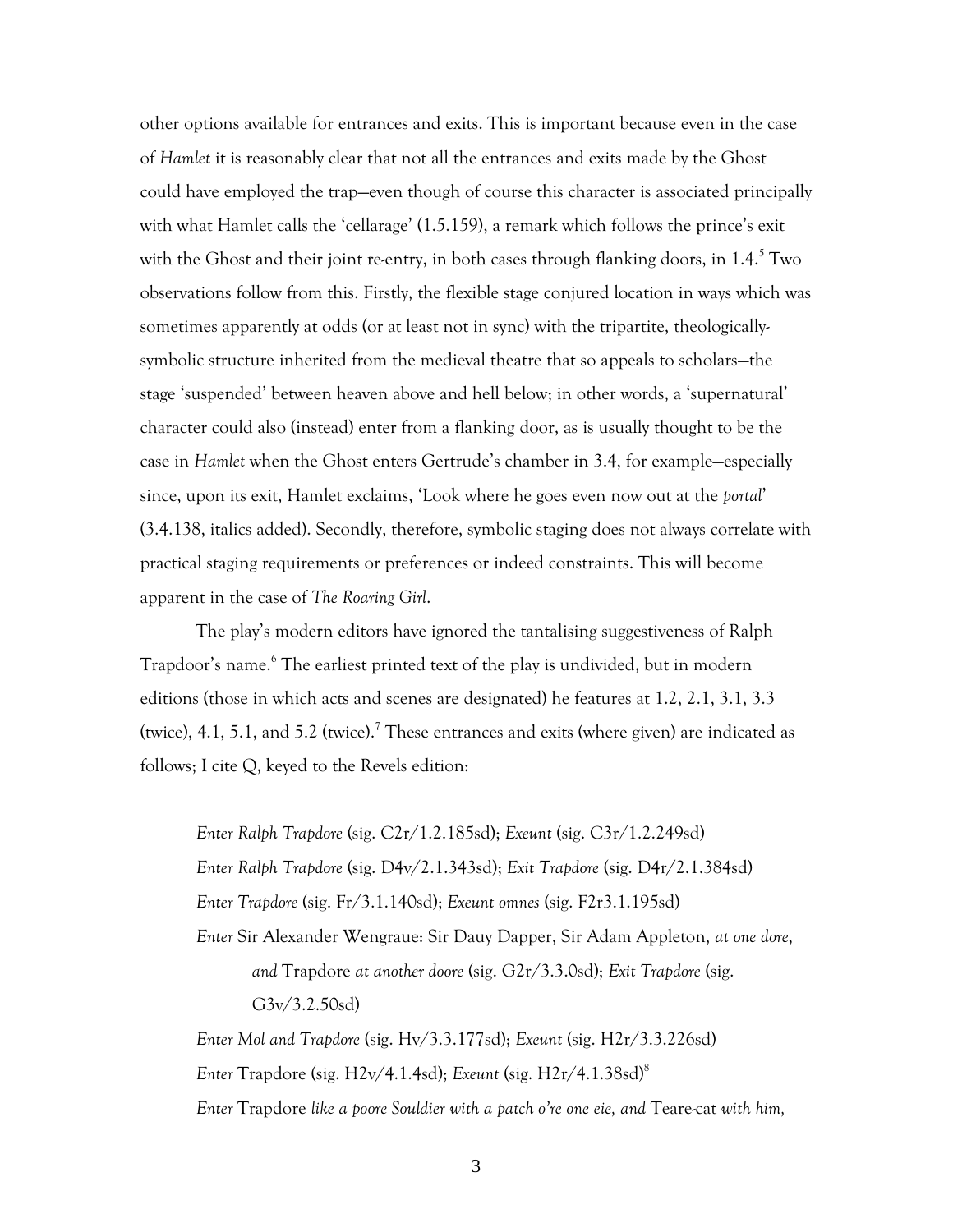*all tatters* (sig. K3v/5.1.64sd); *Exeunt they two manet the rest* (sig. Lr/5.1.252sd) *Enter Trapdore* (sig. L3r/5.2.13sd); No sd. 9

*Enter Trapdore* (sig. M3v/5.2.228sd); No sd.<sup>10</sup>

Two preliminary observations may be made, from which will be deduced a third. Firstly, Trapdoor is a significant character in the play, with no fewer than nine appearances—more than any other, including Moll Cutpurse. Secondly, while he enters alone on seven occasions, he is part of a group exit on five out of the seven times his exit is indicated. Thirdly, therefore, we may surmise that these group exits indicate that it is highly unlikely, in these cases, that the trap was used. This supports the preliminary points made earlier: that the trap is not *always* used when scholars might otherwise suppose it to be used; and that the stage is primarily a site of practical decision-making: thinking of how the trap is employed in this play is to examine the tension that sometimes arises when scholarly, theory-based assumptions come up against rather more practical performance matters.

A city comedy is not the kind of play we would think to associate with the trapdoor, which tends to feature in tragedies such as *Titus Andronicus* and *Hamlet*, and is often assumed to be integral to the plays of Marlowe and Kyd (though there is no firm evidence for this).<sup>11</sup> But it is precisely because the character is not a supernatural figure as such—though he is, in the play-world, associated with another kind of underworld, that of contemporary London with its canting language and culture that was the métier of Thomas Dekker—that makes this case particularly interesting; and the fact that he appears so frequently offers a useful test case for how we read the trapdoor in performance history more generally.<sup>12</sup> To demonstrate this it is necessary to examine Trapdoor's entrances and exits in detail.

None of the stage directions in Q directly connects Ralph Trapdoor with the device his name calls up, but analysis of the surrounding text and his role in *The Roaring Girl* points to its possible use on two occasions in particular; equally, given that he makes eighteen entrances and exits in total, we would not—or should not—expect his entrance to/exit from the stage to involve the space beneath the stage as a matter of course. Just as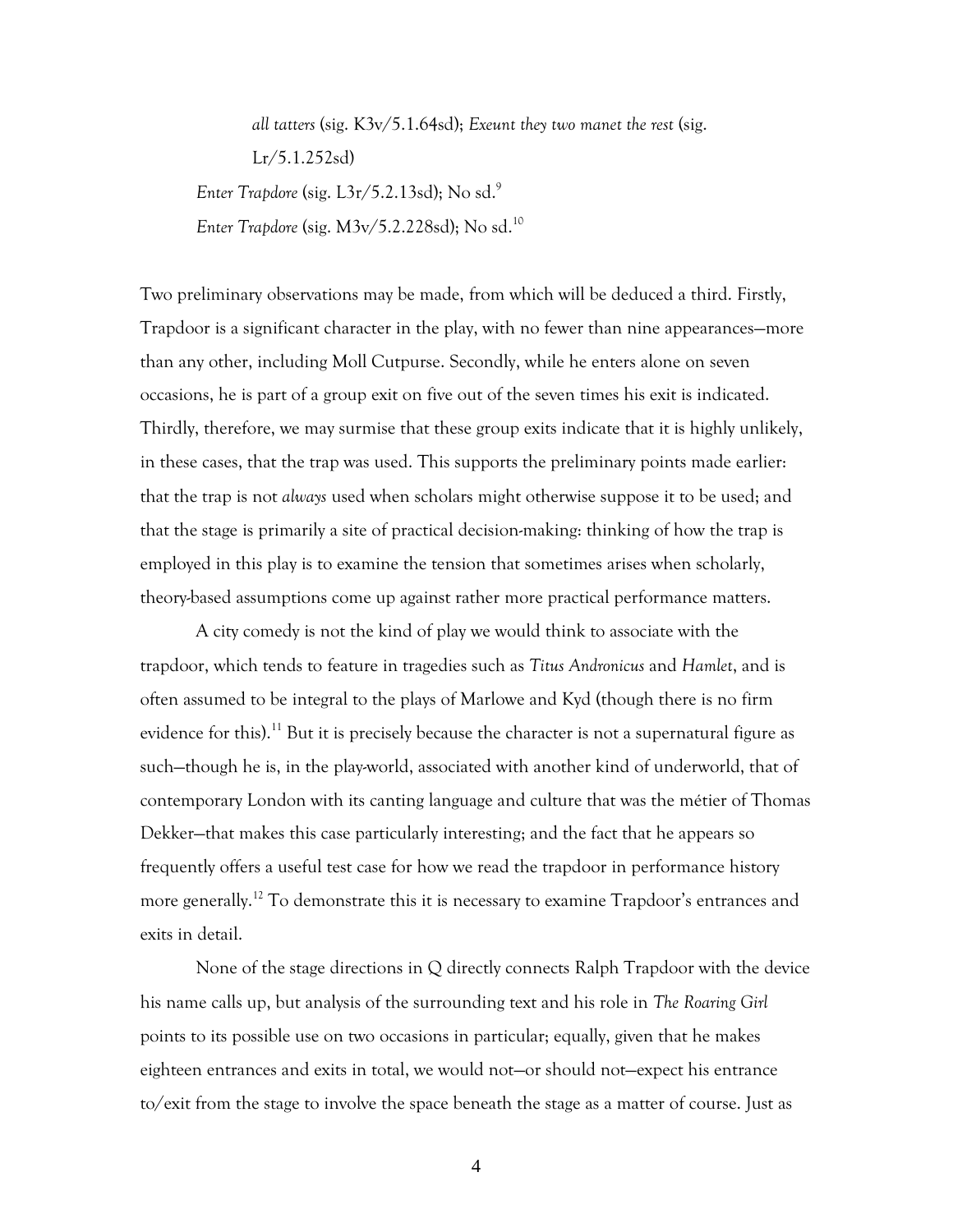scholars have argued that the central opening was 'a special entryway' (Ichikawa 102-17), and therefore used sparingly —the vast majority of entrances and exits in *all* surviving plays being facilitated by the flanking doors—so too the trap's theatrical value lay in its novelty, in its signalling of difference from the tiring house's two doors that were the mainstay of on- /offstage traffic. This raises the issue of character/space identification. Scholars may well be right in supposing that in *Hamlet* the Ghost makes his first entrance from beneath the stage: it is this entryway that cements the identification of the character with purgatory; and yet it follows that it is not necessary for the Ghost to enter/exit in that manner thereafter for the very reason that the association has been forged in that opening appearance. Once the world-beneath-the-stage has been brought into play (and into the play-world) in this manner it is arguably unnecessary to call it up further, and the character can enter 'normally', through one of the flanking doors.<sup>13</sup> In effect, the Ghost's incursion into the human world is established, and therefore need not be reinforced. If we approach *The Roaring Girl* with a similar logic in mind then we can find some textual support for the proposition that character/space association was suggestive and, once confirmed, both *already* cemented *and* non-binding. Indeed, it is Trapdoor's introduction into the landscape of London's streets—*from* the 'underworld' beneath the stage—that argues within the playworld, as well as in practical terms, for the sparing use of the trap.

The opening sequences do not feature the roaring girl herself: the play begins with a covert meeting between Sebastian Wengrave and Mary Fitz-Allard; the stage is then cleared for the entrance of Sir Alexander Wengrave with his friends, and it is here, following Sebastian's re-entry, that the conflict at the heart of the play is set out. The clash between father and son results in Sebastian's exit—'I am deaf to you all' (sig. C2v/1.2.173) followed by that of the friends, who declare their intention to dissuade him from his declared course, the pursuit of Moll to spite the father. This leaves Sir Alexander alone on stage, and a brief soliloquy in which he vents his spleen is followed by an apparently opportune intervention signalled by the direction '*Enter Ralph Trapdore*' (sig. C2r/1.2.184sd), at which point Sir Alexander enquires: 'Now sirrah what are you, leaue your apes trickes and speake' (sig. C2r/1.2.185). Editors have glossed these 'trickes' as expressions of obsequious deference as Trapdoor seeks to flatter Sir Alexander so as to gain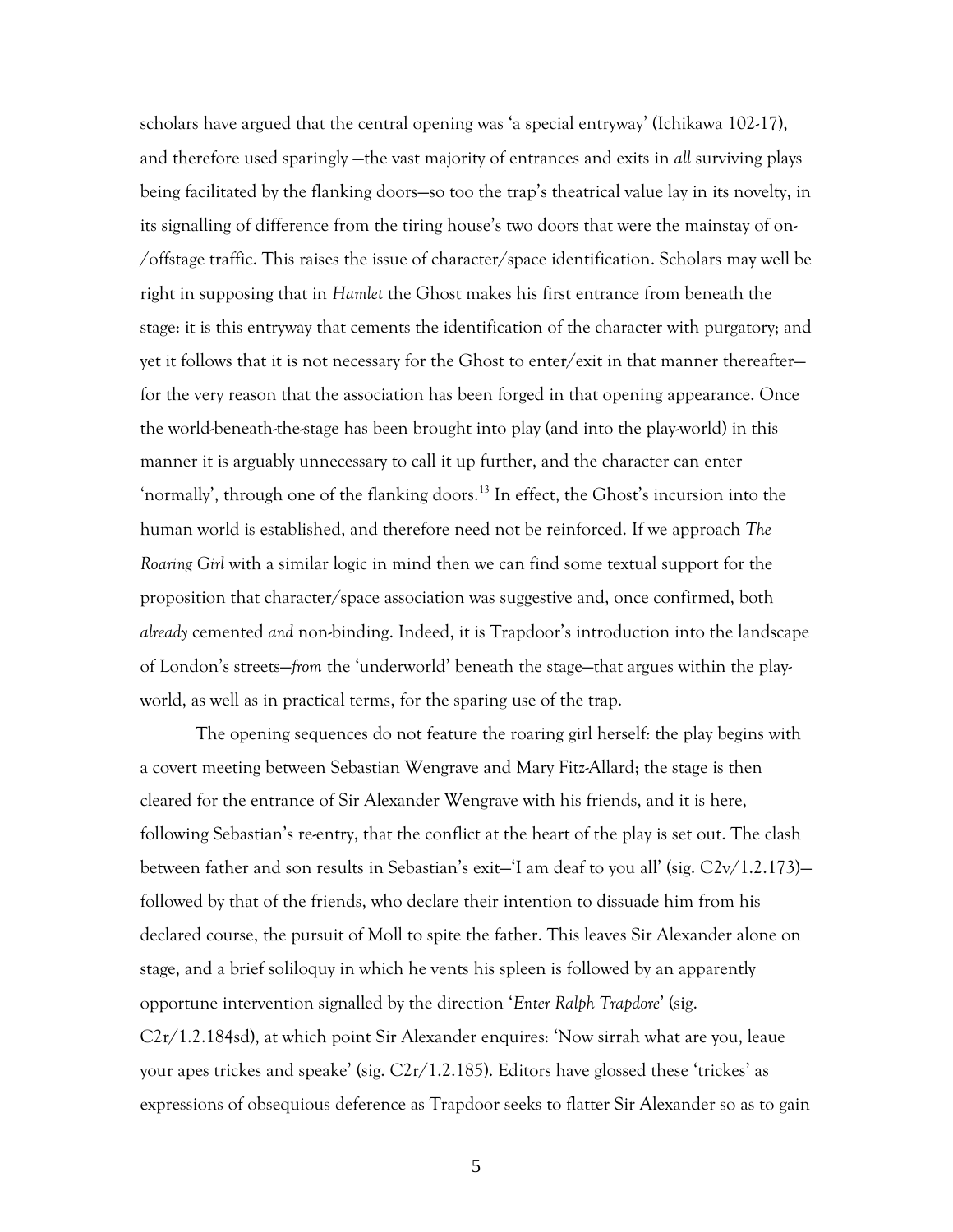employment; but it is at least as plausible that the word is a clue to his mode of entry.<sup>14</sup> We can but speculate but 'apes trickes' suggests unconventional behaviour, some kind of stage business, and very possibly an entrance from the trap; certainly Sir Alexander is commenting—commentating—on what the audience is seeing. This is a perfect opportunity to establish the connection between a deliberately-chosen appellation, the play's exploration of London underworld culture, and the role he will assume, undercover but above ground, in Sir Alexander's scheme. Later in the scene, following his instruction to 'Play thou the subtle spider, weaue fine nets / To insnare her very life' (sig. C3r/1.2.230- 31), his new master enquires:

*Alex* […] How is thy name.

*Trap*. My name sir is *Ralph Trapdore*, honest Ralph. *Alex*. *Trapdore*, be like thy name, a dangerous step For her to venture on, but vnto me. *Trap*. As fast as your sole to your boote or shooe sir. *Alex*. Hence then, be little seene here as thou canst. Ile still be at thine elbow.

*Trap*. The trapdores set. (sigs. C3r-v/1.2.240-46)<sup>15</sup>

It is surely plausible, then, that this first entrance is made via the trap to underscore these levels of association—appellation, role in the play-world, and stage space—to which the play later returns (and where he may also enter via the trap, as we shall see). 'My name sir is *Ralph Trapdore*' is a joke that Sir Alexander plays on in the lines quoted; use of the device itself for the character's first appearance would give the extended conceit further purchase. But whether the first exit, signalled by '*Exeunt*', follows suit, must be regarded as doubtful. Here the stage is cleared so that the long scene featuring three shops (the opening of act two in most modern editions) can begin. Sir Alexander's 'Ile still be at thine elbow' points to a joint exit through the same flanking door, with the discovery space probably serving in the next scene as the site of '*The three shops open in a ranke*' (C3r/2.1.0sd)—through which also enter or appear Mistress Gallipot, Mistress Tiltyard, and Master and Mistress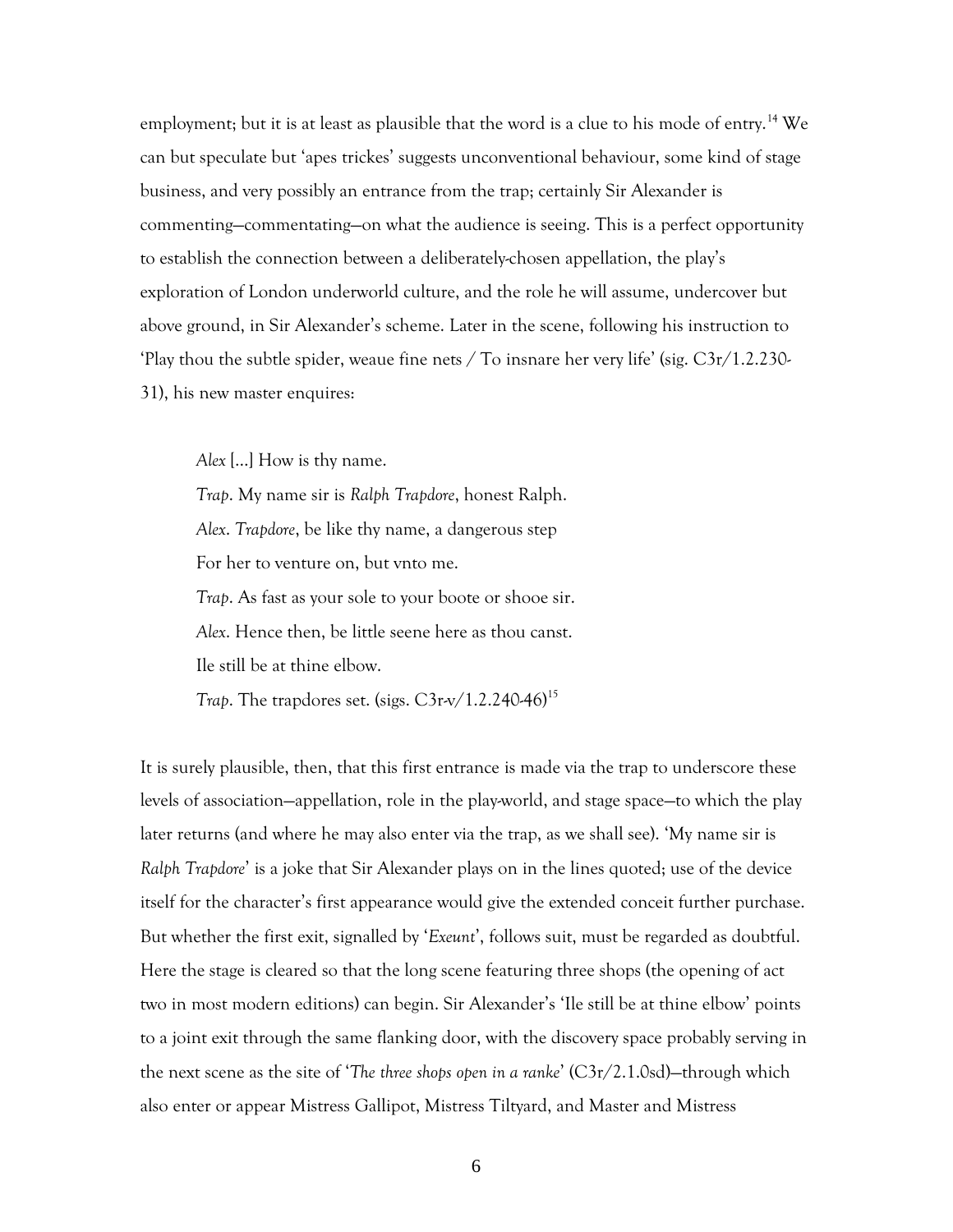Openwork—so that the other flanking door can be used for the entrance of the gallants Laxton, Goshawk, and Greenwit. Since Sir Alexander and Trapdoor are now in cahoots it is appropriate that they leave the stage together. Moreover, the latter's insertion into the play-world, *above ground*, is thereby underwritten by his use of a flanking door, a pattern the play will maintain in what follows.

If Ralph Trapdoor makes his first entrance through the trap two things follow: the association between character and symbolic space (with the connotations the 'underworld' beneath the stage has, as a site of difference) is established; and there is correspondingly *less* need for the pattern to be repeated in the subsequent eight entrances and eight exits he makes. Of these sixteen on-/offstage movements, three entrances (if we include the staggered entrance, '*and* Trapdore *at another doore*') and four exits are joint (with two exits not indicated, one separate, the other implicitly as part of a group), leaving seven single entrances/exits. It is not impossible that Trapdoor might exit through the trap in any of these instances, but, taking each in turn, it will be shown that such possibilities are highly unlikely; and in the schema of the play, it is worth reiterating that repeated use of the device is not only unnecessary but undesirable: overuse would amount to dilution of effect. Alan Dessen exaggerates a little when he remarks that there are 'many departures through trap-doors' in the surviving corpus of plays, since some examples are less unambiguous examples of the device than is often assumed, but what is true of the general picture dividing the number of possible entrances/exits in a given play via this device by the total number of entrances/exits—is that the trap is used sparingly (Dessen 1995, 203, 264-65). A tentative rule of thumb, then, is that the trap must always be used to effect a striking moment, not become part of an established and therefore expected routine.

Before looking at further instances where Ralph Trapdoor *could* enter or exit via the trap it may be worth eliminating first the instances where it is most unlikely he does so. Three of his nine entrances, and five (almost certainly six, if we include the final clearing of the stage at the play's end, for which no exit is given in  $Q$ ) of his nine exits are joint. Such entrances and exits make it highly unlikely, though not impossible, that the trap was employed. The direction '*Enter* Sir Alexander Wengraue: Sir Dauy Dapper, Sir Adam Appleton, *at one dore*, *and* Trapdore *at another doore*' (sig. G2r/3.3.0sd) indicates that he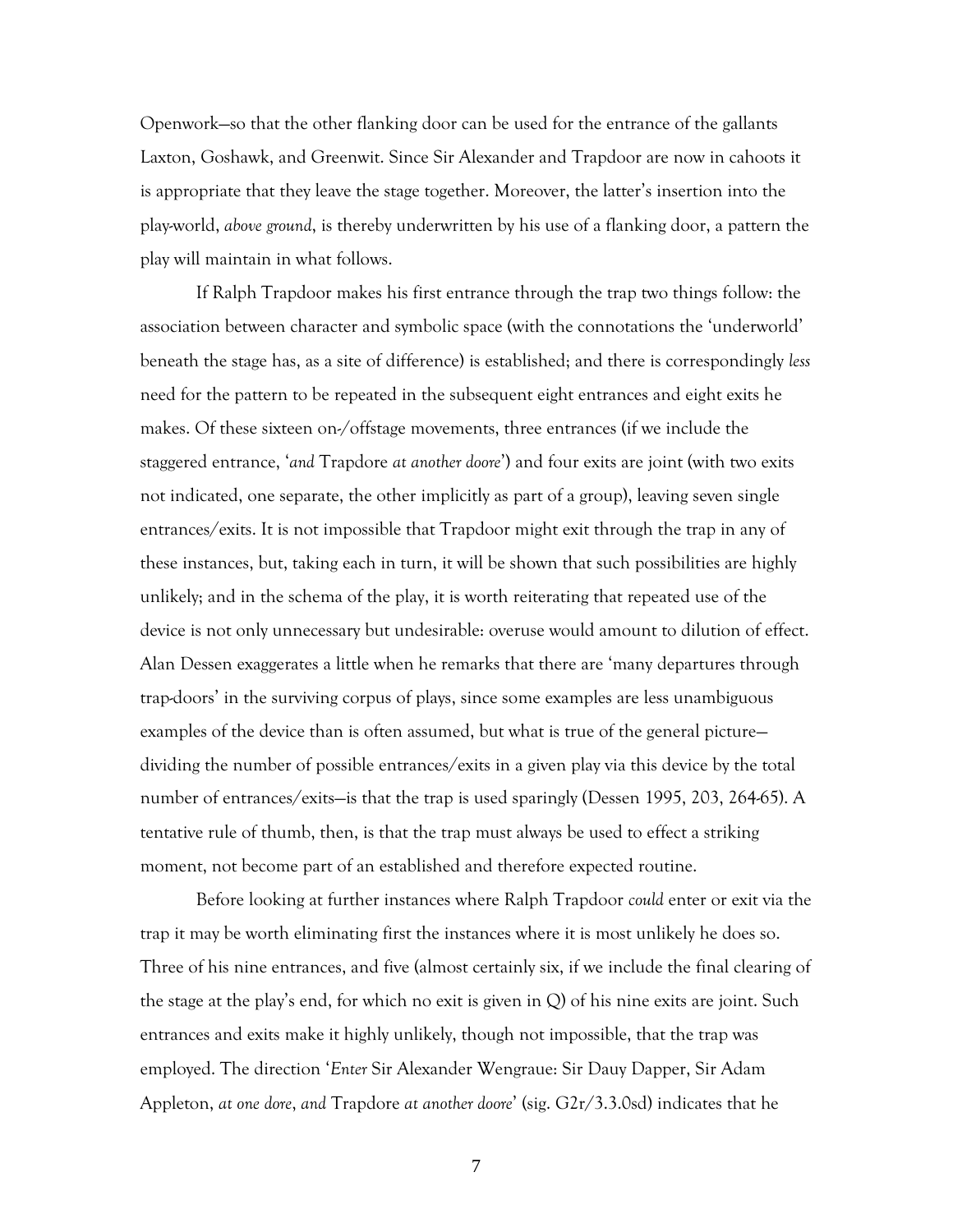uses a flanking door (the sd implying a staggered entrance so that the characters in the previous scene can exit without risk of collision: presumably the time taken for Wengrave, Dapper, and Appleton to enter allows for Trapdoor to enter slightly later rather than simultaneously, Sir Alexander addressing him four lines in at 3.3.4). There is no need for him to enter through the trap, now that he is operating within the play-world, and this sd confirms that: 'at another doore' is generally taken to signal the other *flanking* door, rather than a special entry point (Dessen and Thomson 73-74). It is clear too that, in his next (joint) entrance, '*Enter Mol and Trapdore*' (sig. Hv/3.3.177sd), he does so from the same door as Moll, since they are in mid-conversation:

*Mol*. Ralph.

*Trap*. What sayes my braue Captaine, male and female? *Mol*. This Holborne is such a wrangling streete. (sig. Hv/3.3.178-80)

And for his third joint entrance, '*Enter* Trapdore *like a poore Souldier with a patch o're one eie, and* Teare-cat *with him, all tatters*' (sig. K3v/5.1.64sd), while it is *possible* the trap is used here it is surely unlikely: the two characters are disguised, and Trapdoor is yet to be exposed as Sir Alexander's creature—at which point, as we shall see, there is a case to be made for a less orthodox entry. Here, too, there arises a practical problem, that of getting two actors out of the trap and into the action—and in a way in which the onstage characters, but not the audience, do not notice them. Trapdoor's opening lines, 'Shall we set vpon the infantry, these troopes of foot? Zounds yonder comes *Mol* my whoorish Maister & Mistresse' (sig. K3v/5.1.65-67), suggest an entrance from the flanking door, through which, across the stage, Trapdoor spies Moll. In all three instances, moreover, the chief objection to the use of the trap is that it would dilute its association with Trapdoor *solus*, and therefore detract from his covert presence 'above ground' while he is yet to be exposed.

The same objection may be made with respect to the joint exits, but in addition exits pose two other issues. The first is simply that entering *from* the trap is much more arresting than an exit *into* it. An entrance (from any direction) attracts the audience's attention (sometimes cued by an onstage response to that entrance), but from the trap this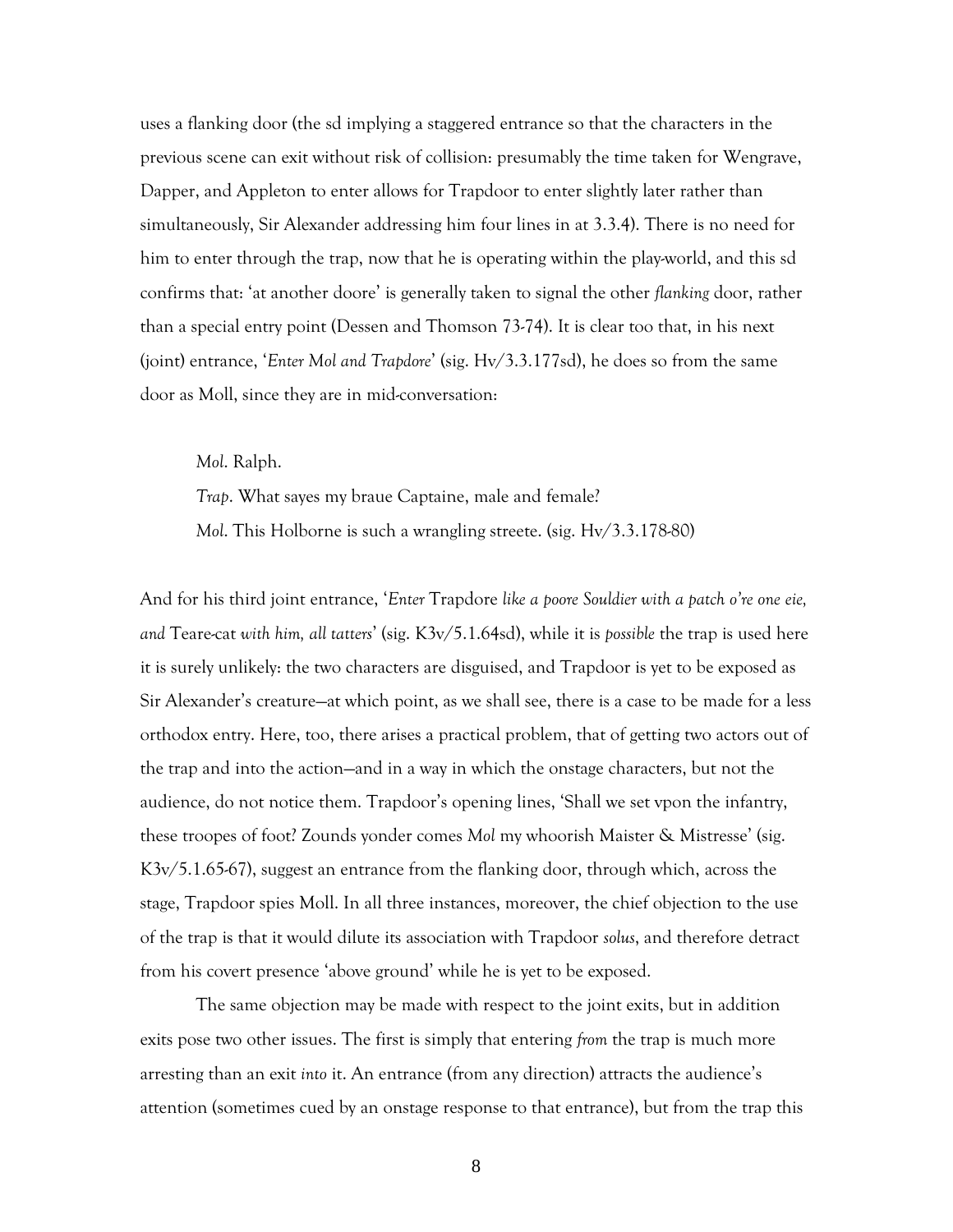focusing of the audience through choreography is even more pronounced since the character's identity only gradually emerges; but with an exit there is no such heightening of anticipation, since the character is already on stage. This is a strong argument against the trap's overuse generally, and against its use for exits in particular, though a partial exception is when a supernatural character enters from the trap—or, more properly, 'rises' as part of a special effect and (the text implies) after stage business on the spot (i.e. standing in/on the trap) departs the same way. Secondly, several of Trapdoor's joint exits occur at points where the stage is cleared, as we saw in the opening example with Sir Alexander (sig. C3r/1.2.249sd); similarly '*Exeunt omnes*' (sig. F2r3/1.195sd) and '*Exeunt*' (sig. H2r/3.3.226sd) imply the use of the same flanking door, leaving the other door available for the characters coming on in the next scene to use. In these three cases it is surely clear that Trapdoor goes off together with Sir Alexander, Moll, and Moll again, respectively. Another joint exit (marked in the middle of the scene by modern editors though since the stage is cleared there are grounds for beginning a new scene here) occurs at '*Exeunt*' (sig. H2r/4.1.38sd), which is followed by the entry of Sebastian, and Moll and Mary Fitz-Allard (both of whom are disguised). Trapdoor has been instructed to place conspicuously Sir Alexander's 'Germane watch' and 'my gold chaine too' (sig. H2r/4.1.7, 12) to lure Moll into theft and hence destruction. Since Trapdoor is a member of Sir Alexander's household, and he does not appear in the scene again (which would blow his cover as a servant of two masters), there is no reason why he should not exit through a flanking door, and no good reason to draw attention to the trap at this point. When he exits jointly with Tearcat, '*Exeunt they two manet the rest*' (L1r/5.1.252sd), a joint exit through the trap is clumsy and would only make sense had they so entered together, from below, which it has been argued is unlikely.

So, if it is likely that Ralph Trapdoor uses the trap sparingly, might he use it at any other point where he enters alone? Following his commission from Sir Alexander he encounters Moll in the street (D4v/2.1.343sd): since the stage in this scene represents three shops (presumably across the back of the frons scenae, as at sig.  $C_3r/2.1.0$ sd), the use of the trap here would seem neither logical nor practical, no more than it would for his exit later in the scene (sig. D4r/2.1.384sd). When he next enters, to meet Moll as arranged, her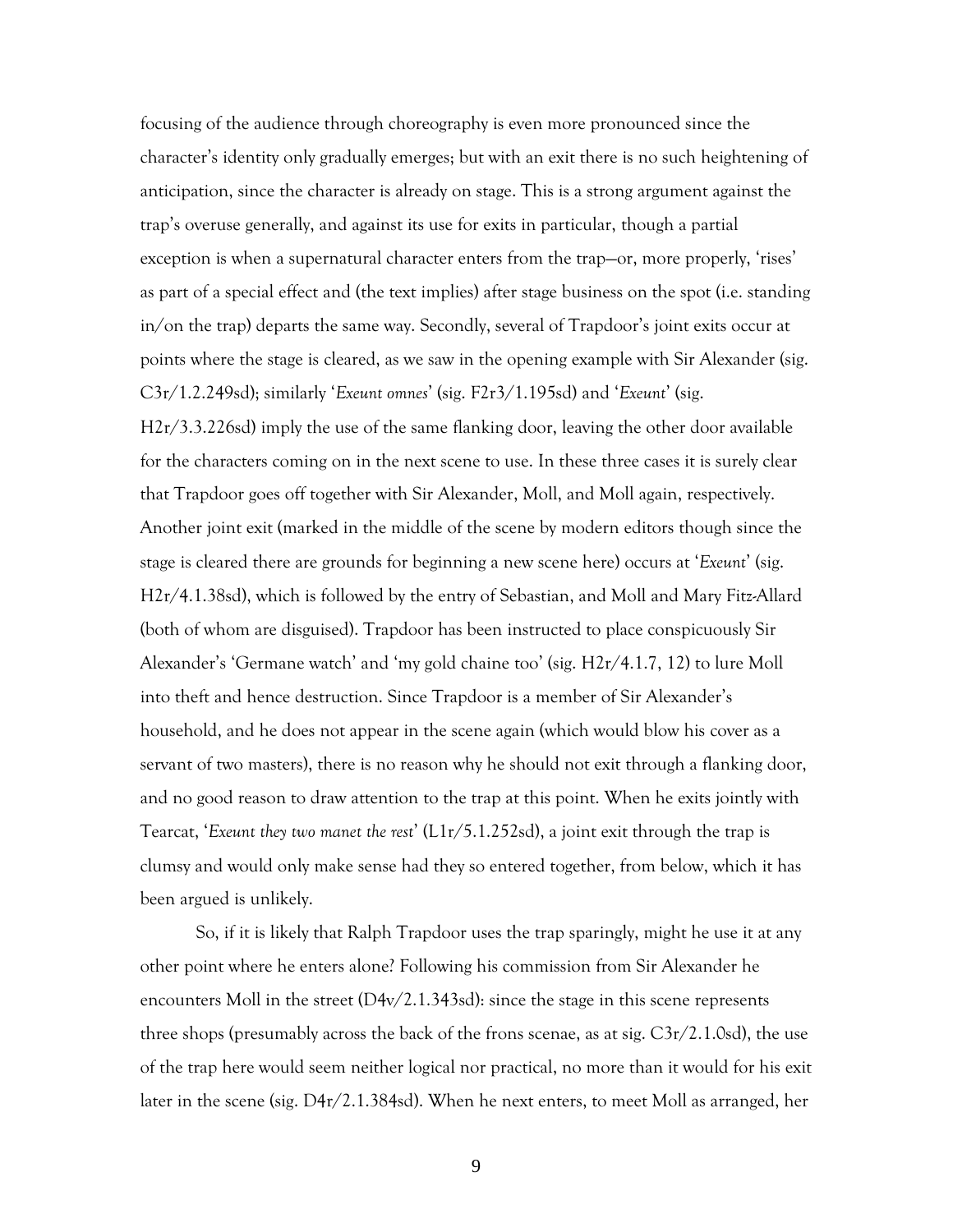response, 'Oh / heere comes my man that would be: 'tis his houre' ( $Fr/3.1.140-41$ ), is an unlikely one if he entered via the trap: one of the flanking doors is a much more likely entry point. There is similarly no need for the device when he enters to Sir Alexander, in the Wengrave house, to tempt her to steal valuables  $(H2v/4.1.4sd)$ . And it is surely the case that, the stage long established as the space of the action, he does not do so when he enters to report that 'Your sonne, and that bold masculine ramp / My mistress, are landed now at Tower' (L3v/5.2.13), since he has entered from the offstage 'London' cityscape to report. Established as he is in the play-world 'above ground', his remaining exits—one marked, the others not, one of which is implicitly joint, prior to the delivery of the epilogue—lend little support for the use of the trap. Following his entrance to Sir Alexander (G2r/3.3.0sd) and their surreptitious discussion in which Trapdoor reveals Wengrave *fils*' plan to meet Moll at Sir Alexander's house, he exits (G3v/3.2.50); but again there is no compelling argument to suggest he does so via the trap, since he departs in search of Moll. Following his entrance to report that Moll has 'landed now at Tower' (L3r/5.2.15) he must exit somewhere between his line 'I heard it now reported' (L3r/5.2.16) and his final entrance (M3v/5.2.228sd): editors tend to insert an exit on the delivery of this line, since there is no need for him to hang around on stage; there is also no need for him to exit here via the trap—though, as we shall see, it is not impossible, and may depend in part on how we interpret the mode of his final entrance. Similarly, he could exit via the trap at the end of the play, at which point the stage is cleared for the delivery of the epilogue. But given the harmonious resolution of *The Roaring Girl*, it is perhaps more likely that the trap is not used here, either. If, then, it is conceded that we can conclude with a degree of certainty that in a number of instances Trapdoor would not use the trap—not least when he exits though the same door as another character (as the implicit sds make clear)—then it becomes difficult to imagine when the actors might have thought the use of the trap a sensible idea, other than, as has been argued here, at the outset.

But as Paul Mulholland points out, there remains a further possibility with the character's final entrance towards the end of the play, in the middle of Sir Alexander's apology to Moll, at the line 'Some wrongs I'ue done thee' (sig. M3v/5.2.229): 'As his name suggests, Trapdoor possibly makes one or more entrances from the stage trapdoor with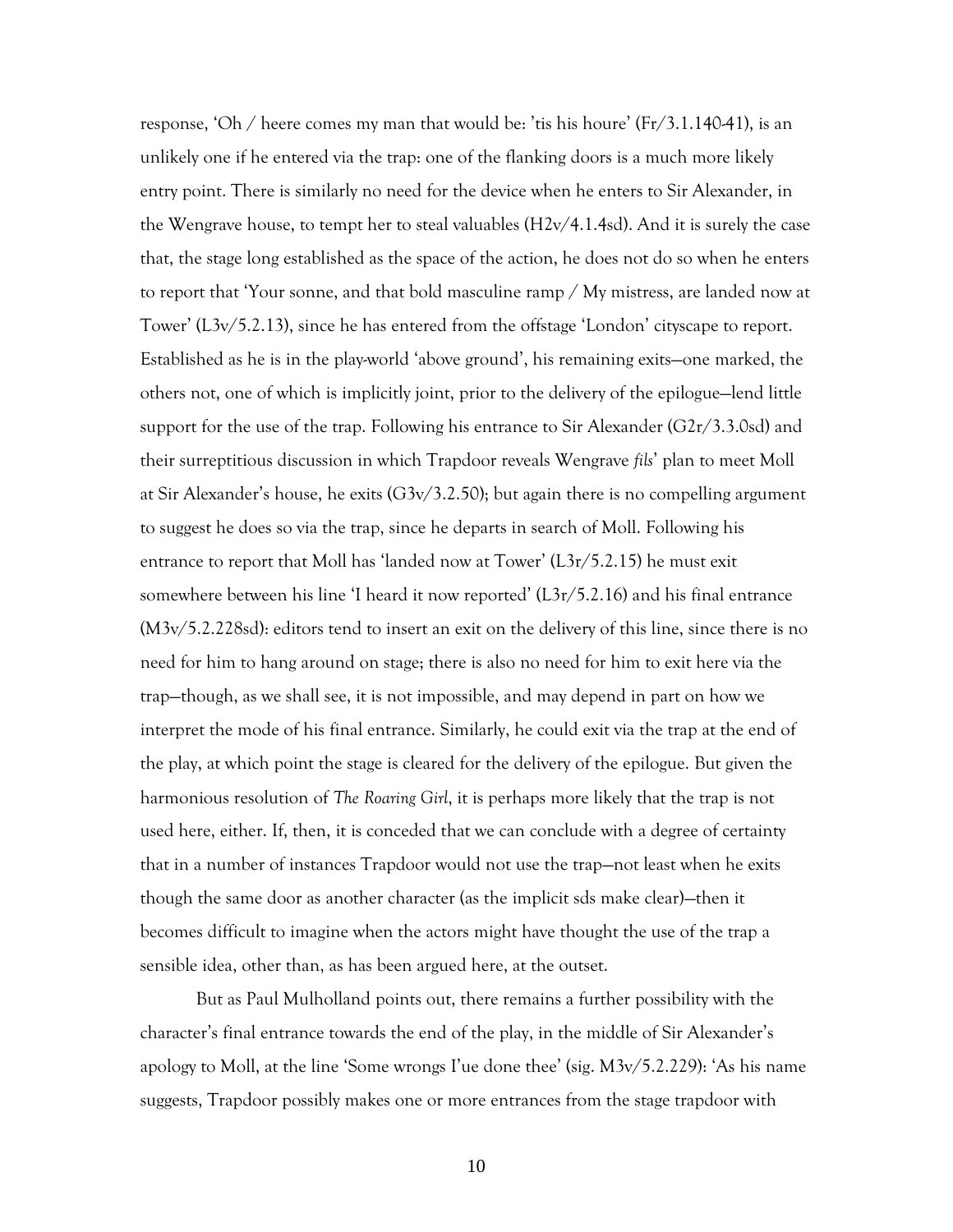comic effect; this may be the case here' (Mulholland 5.2.228n). In what is most probably addressed directly to the audience, Trapdoor says, 'Is the winde there now? / 'Tis time for mee to kneele and confesse first, / For feare it come too late and my braines feele It' (sig. M3v/5.2.229-31). Clearly, he does kneel, speaking directly to Moll: 'Vpon my pawes, I aske you pardon, mistresse' (M3v/5.2.232). Whether he does so having emerged from the trap (which might visually recall his 'apes trickes' earlier), and in supplication *remains* on his knees, or from one of the flanking doors—unsurprisingly the evidence can only be inconclusive, and both options are possible. But if it was considered desirable for him to use the trapdoor on his first appearance, which leads to the setting of the 'trap' for Moll, then perhaps the confession of error here, as the play resolves itself in the manner of city comedy rather than (as Sir Alexander had originally planned) the 'ensnar[ing of] her very life', then as Mulholland suggests a final entry from the trap might well have been apposite here. But it is to the point that this possibility would make much more sense if, as has been proposed here, Trapdoor's first entrance was also via the trap. And it is worth adding, furthermore, that the trap itself, once evoked, remains visible throughout—as a part of the stage that simultaneously does and does not (as locale shifts between scenes) recall the underworld with which Trapdoor is associated. It is a nice though entirely speculative question to ponder whether Trapdoor or indeed Moll herself (seeing through Ralph Trapdoor's scheme as she does) wittingly or otherwise, physically by stage position or gesturally, alludes to the trap in the stage floor as a site of danger. We cannot know, of course; but we can say that from the audience's perspective the *continuous* presence of the trapdoor, in plain sight as it were, underscores the play's narrative in the play-world that interrogates the intersection between social strata, here built into a kind of 'vertical sociology' (to use Andrew Gurr's phrase) underpinned by playhouse architecture and a straightforwardly visual stage hierarchy (Gurr 1997, 88-89). If Trapdoor 'returns' us to the underworld by emerging from the trap in his final entrance (and/or exiting thereby at the close), then it is worth recalling that *Hamlet* achieves a not dissimilar effect. The graveyard scene cements the association established by the Ghost, and indeed places Hamlet quite literally half in, half out of the underworld to which his father was and now Ophelia is condemned.<sup>16</sup>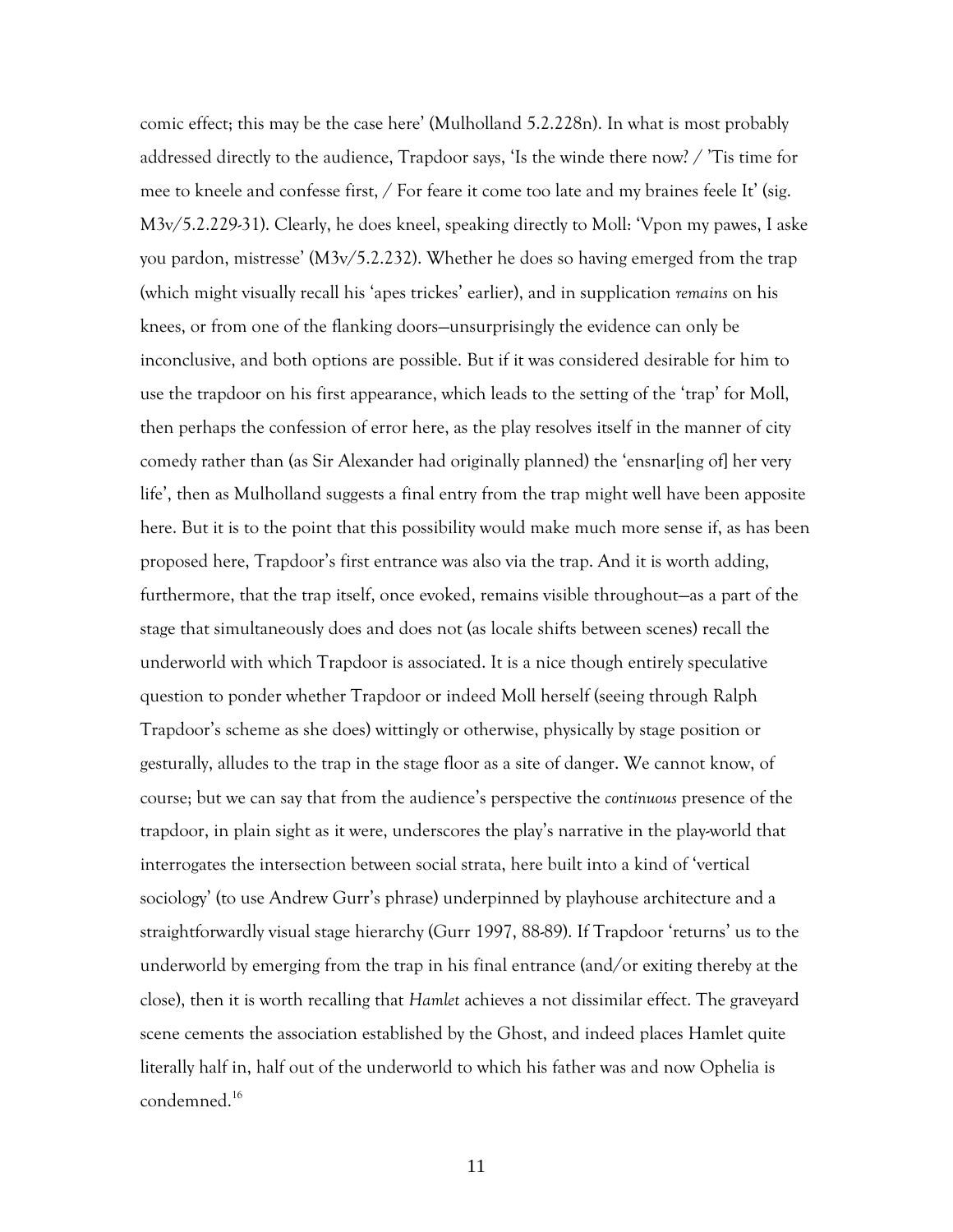The foregoing exploration is an attempt to evaluate how the entrances and exits of a character such as Ralph Trapdoor might and might not have been choreographed, according to the nature of the early modern theatre space and performance practices. Undeniably *The Roaring Girl* draws attention to a device that was familiar to playmakers and playgoers: it is possible, but surely unlikely, that Middleton and Dekker and the Prince's Men deliberately alluded to a feature of playmaking that was *not* available at the Fortune, seeing value in matching this character, who functions as a link between the underworld and the superficially more reputable society of early modern London, to the symbolic space under the stage; and while, as has been argued here, it would be a mistake to overstate the likely use of the trap, it is surely even less likely that the device, if available, was gestured towards but not actually used. It is more likely that the play evokes a device that was a feature of the company's repertory practices. But what additional support is there for the hypothesis advanced here, that there was such a device at the Fortune? In fact, the circumstantial evidence for this is strong.

To arrive at the fullest possible picture the place to start is Philip Henslowe's career as a playhouse builder (though he was, it seems, rather more than that, even if there is some dispute among scholars about the extent of his involvement in theatre affairs as such).<sup>17</sup> The Fortune was the second of three playhouse ventures with which he was to be involved, which were but one aspect of his extensive business interests.<sup>18</sup> That this was Henslowe's second playhouse venture, designed to replace the first as the new home of the Admiral's (Nottingham's) Men, may be used in support of the conclusion that it had a trap. While it may be the case that the Rose when first conceived and built in 1587 did not feature such a device, it is all but certain that one was added later, probably in 1591 when (according to rather opaque records of expenditure in the *Diary* in 1592, which the archaeological excavation of the site in 1989 shed some light on) he paid for extensive modifications to be made to the theatre, which included moving the stage itself and, it appears, installing a roof (Rutter xii-xv). By the time Henslowe felt the need to replace his playhouse for his now-established company the actors had therefore already had access to a trap. Judging from the printed texts at least two plays dating from the mid-1590s and known to have been staged at the Rose required a trap, *Look About You* and *John a Kent*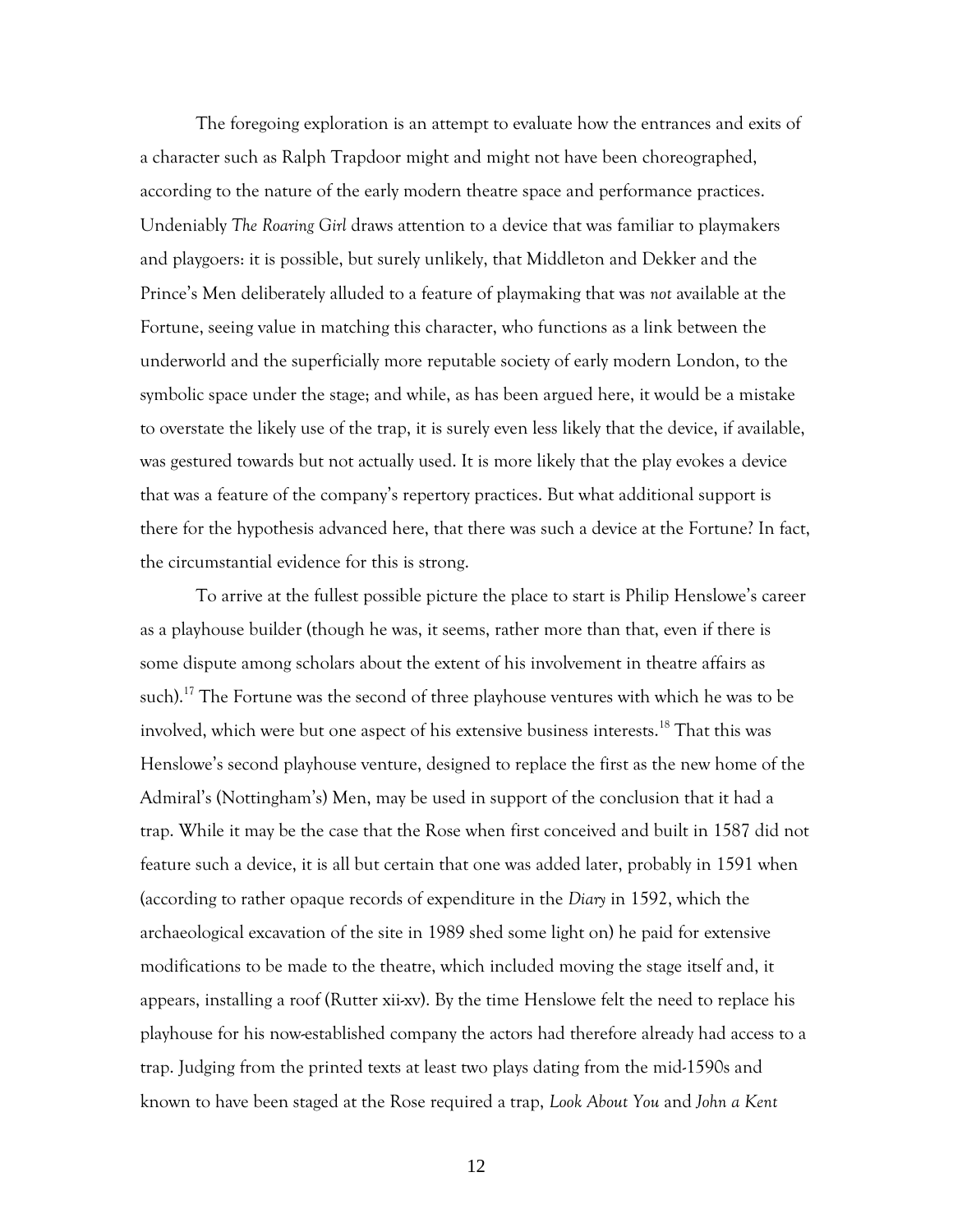(Gurr 2009, 70, 133).<sup>19</sup> That Henslowe had also developed the Rose's technological capability with the installation of machinery in the heavens in 1595 points to a general recognition on his part (perhaps influenced by his son-in-law Edward Alleyn, given his role as leader of the company established on the Bankside) that facilities for playing had to be improved, particularly if resources elsewhere were perceived to be superior.<sup>20</sup> On these grounds alone we might reasonably suppose that the new theatre would include and indeed improve upon the facilities of the old. If Henslowe included a trap at his first playhouse in 1587 or introduced one in 1591 (or later) we would have to conclude that for him, Alleyn, and perhaps the acting company for which the new venue was designed the trap was considered surplus to requirements – if the Fortune did not have one. The evidence, however, does not point in that direction. Although only seven plays (of which *The Roaring Girl* is one) that post-date the Rose plays and are known to have been staged at the Fortune survive, as Andrew Gurr observes, 'since most of the plays written for the Admiral's Men after 1594 were taken on to the Fortune its structure must have been designed to accommodate them in basically similar ways' (Gurr 2009, 144, 142).<sup>21</sup>

Undoubtedly Henslowe drew on his many years of experience on the Bankside when he sought to replace his playhouse; that Alleyn, newly out of retirement, was to take charge of the new venture points to his having significant input too. Crucially, we do know additionally of one clear and significant influence. Thanks to the survival of part of the contract—though not, unfortunately, the 'Plott thereof drawen'—and an explicit requirement laid down for the builder he commissioned, we have a fairly good idea of what Henslowe had in mind for the Fortune. The instruction for Peter Street, who the previous year had been responsible for constructing the Globe out of the timbers of the Theatre, transported south across the river by the Chamberlain's Men, was unambiguous, if opaque for theatre historians. On no fewer than four occasions the document stipulates that Street is to copy what he had previously done on the Bankside with the Globe. Following its detailing of the shape of the new playhouse, its size, its sewerage, number of stories and provision for gentlemen's rooms, the document continues: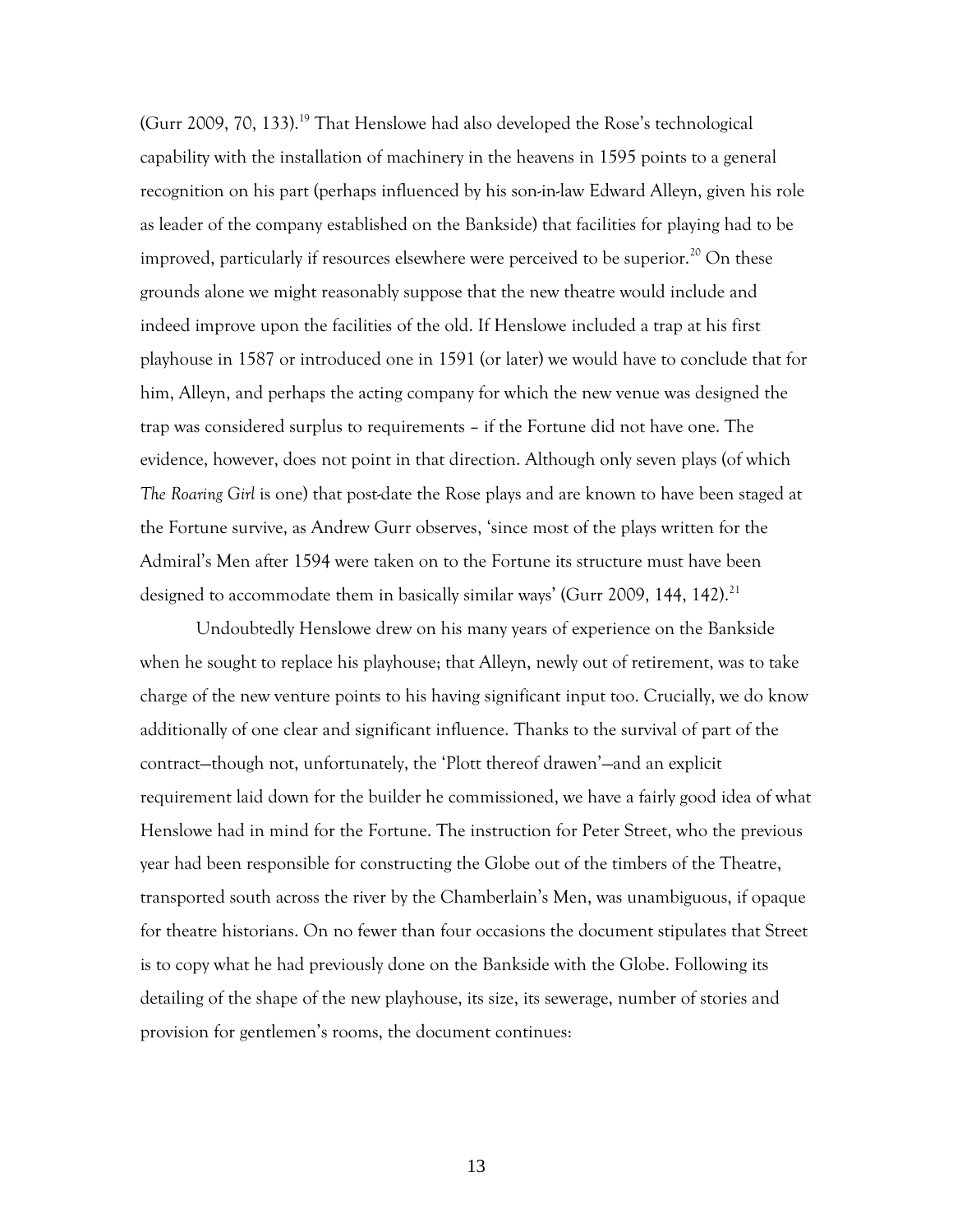Aswell in those roomes as througheoute all the rest of the galleries of the saide howse and w*i*th suche like steares Conveyances & divisions w*i*thoute & w*i*thin as are made & Contryved in and to the late erected plaiehowse On the Banck in the saide p*ar*ishe of Ste Saviors Called the Globe W*i*th a Stadge and Tyreinge howse to be made erected & settupp w*i*thin the saide fframe, w*i*th a shadowe or cover over the saide stadge, which Stadge shalbe placed & sett (Rutter 175)<sup>22</sup>

Even though the Globe was round—or rather polygonal—while the Fortune would be constructed on a rectangular site, Henslowe envisions his new playhouse as aping the playhouse that (in the view of most scholars) was in the process of supplanting the Rose (which the latter's demise within the next five years would confirm).<sup>23</sup> One detail is tantalisingly suggestive but ultimately inconclusive: 'The same Stadge to be paled in belowe w*i*th good stronge and sufficient newe oken bourdes' (Rutter 175): if these 'oken bourdes' point to a solid floor under the stage we may hypothesise that a trap was envisaged, the floor below the stage given attention so that traffic between the trap and the tiring house would be facilitated. Where Street is instructed to depart from the Globe this is specified, as with the stage posts which are to be square rather than round (Rutter 176); there is no mention that the 'Stadge' should differ in other ways, and in the absence of the 'Plott' we have less information than we would like about its precise configuration, but given his evident familiarity with the Chamberlain's Men's playhouse we may deduce that Henslowe knew what the stage architecture at the Globe entailed and could hardly have been unaware that the Globe stage had a trap. That the Globe had such a device is not seriously disputed. We need look no further than *Hamlet* of course for evidence for this; it is highly likely, too, that the Theatre—at some point, from the outset in 1576 or subsequently—also had a similar facility, and that the Chamberlain's Men recognised that their new playhouse should offer the same or better facilities as the old.<sup>24</sup>

The Fortune contract offers considerable evidence of how playhouse builders registered and responded to theatre practices elsewhere. Beginning in early 1592 Henslowe's *Diary* records the visits of a series of companies, before the newly-constituted Admiral's Men were installed in May 1594: Strange's, Sussex's, and Queen's and Sussex's,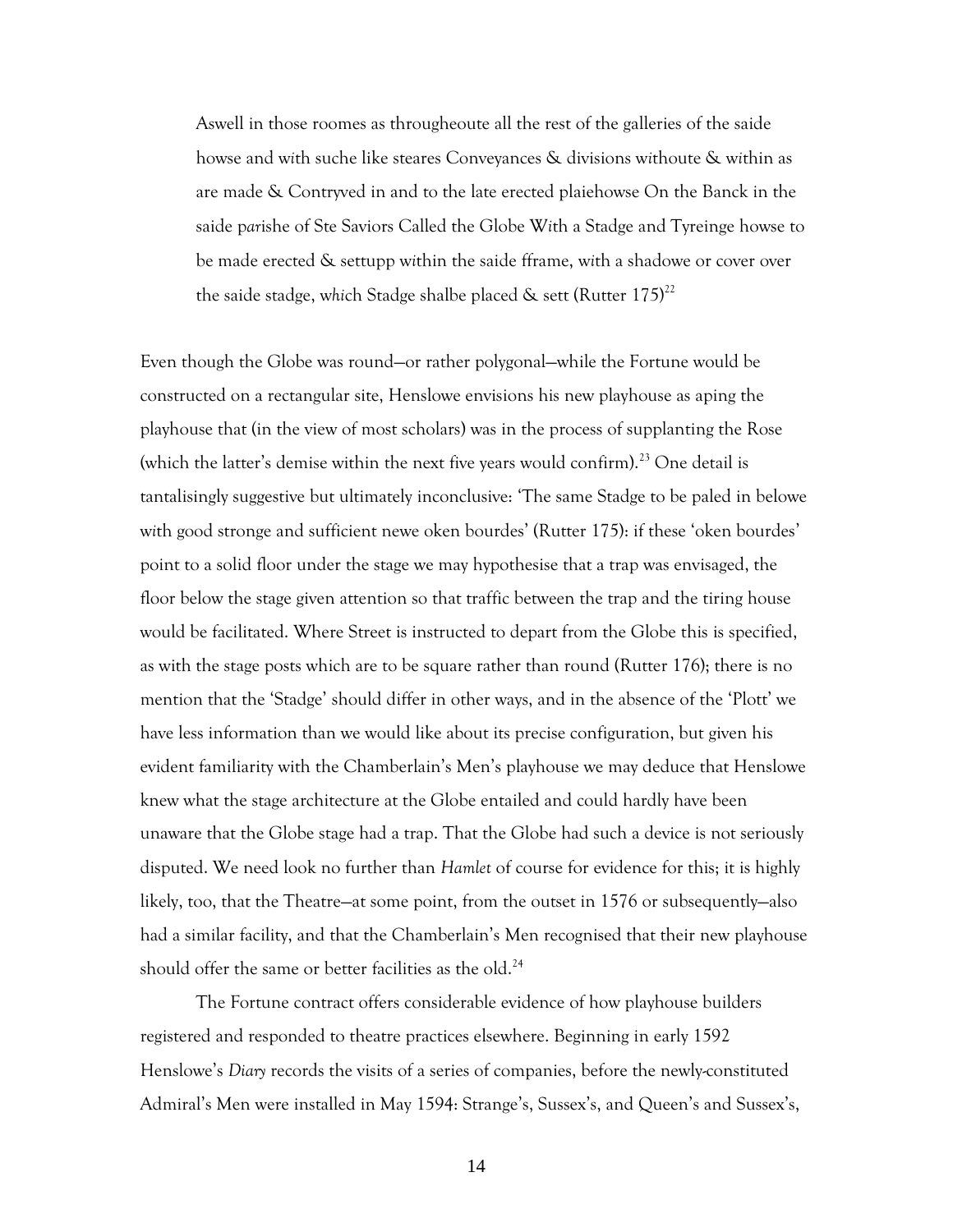all appeared in sequence; and the *Diary* records a joint Admiral's-Chamberlain's collaboration at the Newington Butts playhouse in June 1594. Whatever the nature of Henslowe's involvement in the day-today management of the Rose, his accounts book (in this and other respects) suggests at the very least an intimate understanding of playmaking. The companies that visited Henslowe's playhouse in the years 1592-94 (no records for 1587 onwards, if they were ever made, have been found) no doubt brought with them practices and preferences that the Rose could and perhaps also could not accommodate. The 1592 record of expenditure—totalling £108, one quarter of the cost of the Fortune nearly a decade later (Rutter xiii)—points unambiguously to Henslowe recognising that he needed to update his playhouse: given that he made the major alterations several years before the 1594 intervention of the Privy Council, which would provide an official stamp for playmaking, a clear conclusion to arrive at is that Henslowe acted in 1591 (and perhaps in 1595, when the Swan—described a year later by a Swiss visitor, Johannes de Witt, as the finest playhouse in London—opened five hundred yards away) in response to his sense that the Rose had fallen behind the other playing spaces available to acting companies. The alterations made to the Rose may have been a response to circumstances that were vastly improved by the Privy Council's intervention in 1594, or simply a recognition that the Rose, small as it was, even following the 1591 expansion, was reaching the end of its natural life and needed to be replaced; at any rate the move to the Fortune offered Henslowe an opportunity to put into practice a decade and more of experience of theatre that—on the basis of the evidence that has survived—is greater than that for any other contemporary figure. It would be odd indeed if Henslowe decided against the provision of a trap in 1600.

On the surface Middleton and Dekker's choice of name for a character may be considered simply a metatheatrical allusion to a feature of the playhouse with which audiences were familiar; as the text indicates, in the play-world he functions principally on the metaphorical plane: 'The trapdoor's set. / Moll, if you budge, you're gone' (C3r/1.2.246-47). Yet even if no actual device featured in performance—which, as this essay proposes, is unlikely, given the evidence in favour of its availability—*The Roaring Girl* is distinctive in alluding to playhouse architecture, breaking the frame, as it were, and calling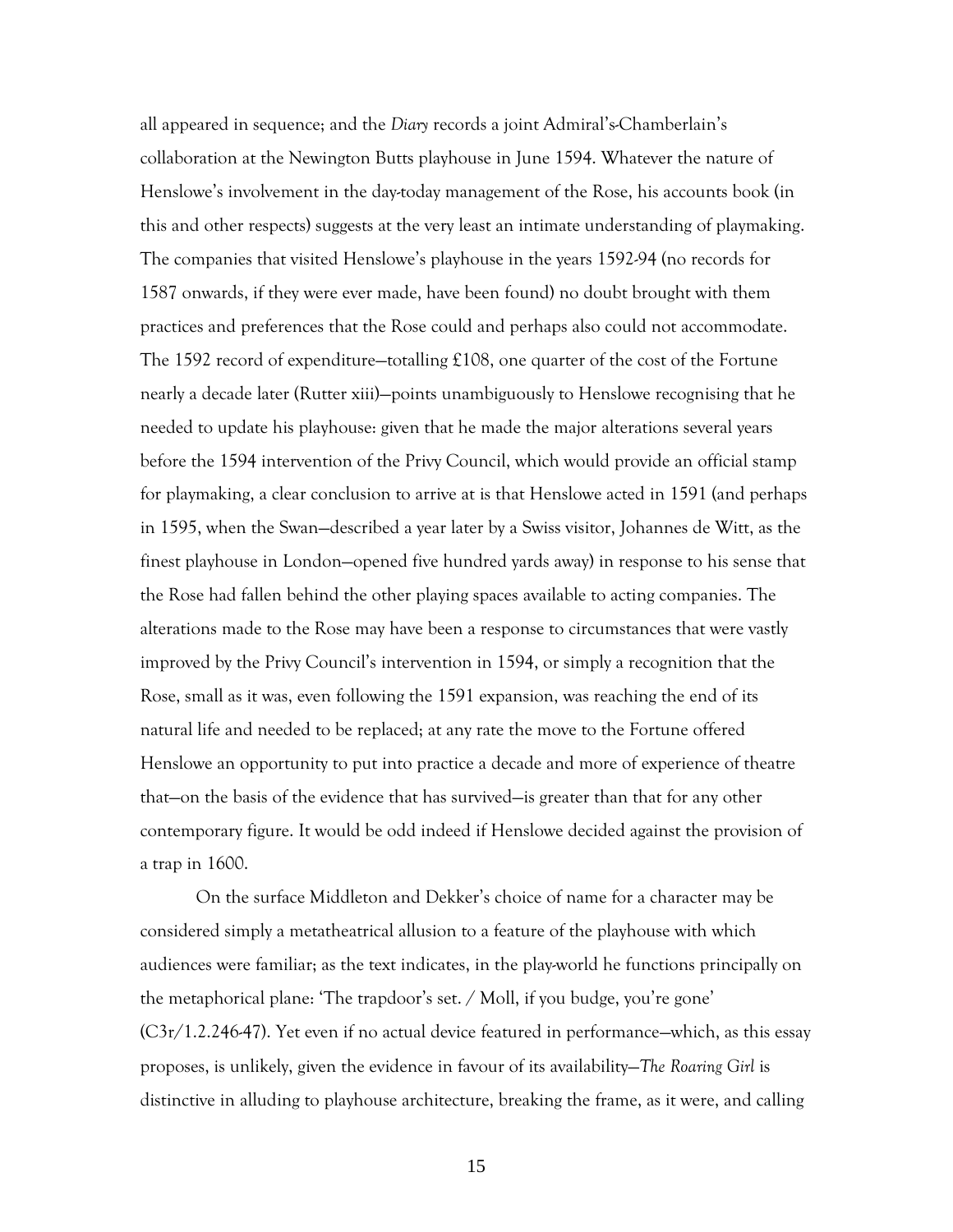up a feature of the bare stage amidst its fictionalising of contemporary London.<sup>25</sup> Too little material relating to the trapdoor has survived to draw firm conclusions, and much more work needs to be done in this area, but one way of thinking about Middleton and Dekker's conceit is to read it as a marker of how the device had by 1611 become so established as to function in new, post-medieval ways. That is to say, that the very presence of the allusion in a city comedy not only fits with these dramatists' likening (and Middleton's in particular) of early modern London to a place of infernal corruption—as evidenced in city comedies such as *A Trick To Catch the Old One* (1605), with its Dampit character associated with hell—but also points to a knowingness about the symbolism of the trapdoor, and how it could be pressed into new service that would, nevertheless, recall its medieval origins. Ralph Trapdoor is a kind of vice figure summoned by a devilish master whose comeuppance the city comedy celebrated, and in this respect Middleton and Dekker may be seen to map a medieval template onto the genre (or vice versa). Such a reading would sit well with an older critical view of Middleton as a (re)writer of the morality tradition, and of Dekker more recently and less problematically as fitting that model too.<sup>26</sup> However it was that the Prince's Men choreographed Ralph Trapdoor's entrances and exits, *The Roaring Girl* illustrates how playmakers could not only reuse in this case a medieval model but draw attention to that usage. Whether this was done ironically or in earnest, or in a complex mixture of the two, is impossible to say. But perhaps the issue discussed here—if, and when, the trap was used—is one way of interrogating such questions.

#### **Notes**

 $\overline{a}$ 

<sup>&</sup>lt;sup>1</sup> For a discussion of how the later playhouse recalled Medieval practice, see for example Schreyer.

<sup>&</sup>lt;sup>2</sup> Few scholars dispute the view that playhouses featured a central opening, but for a dissenting opinion see Fitzpatrick.

 $3$  No other character in the surviving corpus is so-named; see Berger et al.

<sup>4</sup> See my '*Titus Andronicus* and Trapdoors at the Rose and Newington Butts'. For the performance record of Shakespeare and Peele's play in 1594 see Foakes. On the comparatively obscure playhouse south of the Bankside, see Johnson.

 $<sup>5</sup>$  See for example Wells; on the influence of Seneca, see Power.</sup>

 $6$  Mulholland is a partial exception, noting the possibility of an entrance from the trap late in the play; see 5.2.228sd.n, and the discussion later in this essay. Other editors pass over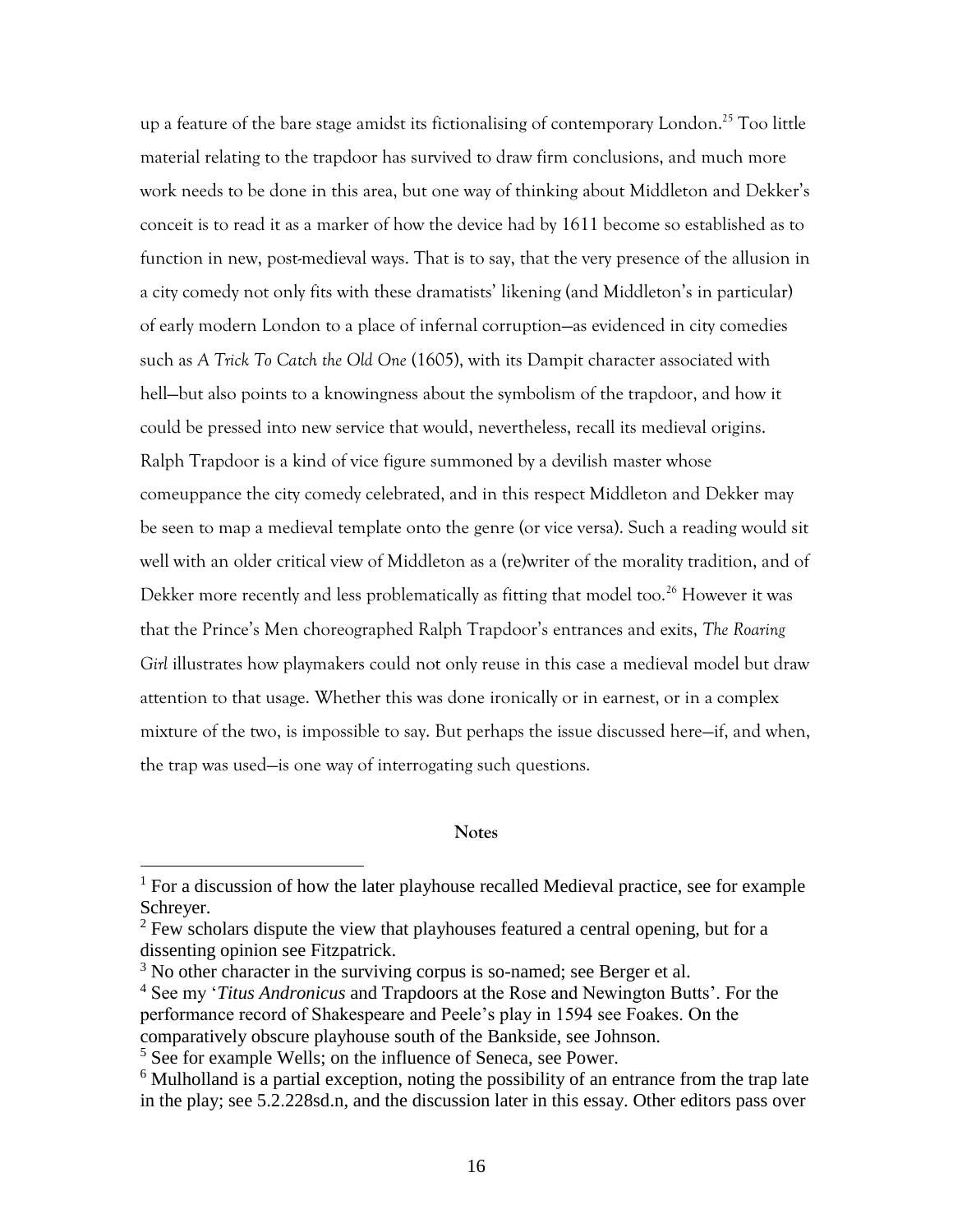the issue without comment: see for example Gomme, Cook, McKluskie and Bevington, Bevington, and Kahn.

 $<sup>7</sup>$  The 1611 quarto text is not divided. I give the act/scene divisions in Mulholland's</sup> edition to help facilitate navigation; some modern editions divide the play into scenes only. All subsequent references are to the 1611 quarto, preserving spelling and layout, but I give both Q signatures and Mulholland's line numbering.

<sup>8</sup> The stage is cleared at this point, but like other modern editors Mulholland does not indicate a new scene, presumably on the grounds that the location has not changed; Sir Alexander is given a new entry (4.1.105sd in Mulholland's edition) so he is included in the '*Exeunt*' here: the stage is cleared, thereby.

<sup>9</sup> Trapdoor must exit in order to re-enter; Mulholland's edition has Trapdoor exit soon afterwards, at 5.2.16.

 $10$  In Mulholland's edition Trapdoor is (implicitly) part of the group exit with which the play ends (followed by the epilogue).

<sup>11</sup> See Wickham; for a critique of the widespread view that *The Jew of Malta* employed the trap, see my 'Barabas's Fall'.

 $12$  Dekker contributed three texts to what was a well-established subgenre of writing on popular culture: *The Seven Deadly Sins of London*, *The Bellman of London*, and *Lanthorn and Candlelight*.

<sup>13</sup> Perhaps tellingly Barnardo remarks of the Ghost's first exit, 'See, it stalks away' (1.1.53): 'stalks' suggests movement towards a flanking door, rather than down into the trap.

<sup>14</sup> Kahn, for example, glosses 'ape's tricks' as 'possibly refer[ring] to Trapdoor's attempts at courteous gestures' (2.190n).

<sup>15</sup> Mulholland, 1.2.242-44n, notes a similar play on words in *Patient Grissil* (now regarded as a collaboration between Dekker, Chettle, and Houghton, and staged at the Fortune).

<sup>16</sup> See Gurr and Ichikawa, 153: 'the trap as a grave reminds Hamlet of his own previous encounters with the trap, when the ghost of his dead father appeared through it. … To the symbol-conscious Elizabethan audience … jumping into the trap also confirmed Hamlet's readiness to enter hell like Laertes in pursuit of his revenge'.

<sup>17</sup> See for example Beckerman.

<sup>18</sup> See Cerasano.

 $\overline{a}$ 

<sup>19</sup> Gurr believes *John a Kent* to be the same play as *The Wise Men of West Chester*, for which Henslowe records thirty-two appearances between 1594 and 1597; 58-59, 211-12, 212n.

<sup>20</sup> For the relevant entries in the Diary, see Rutter, 90-91; as she points out, 90, 'The throne must have been so regular a fixture in plays this Company performed that Henslowe saw good reason to invest in one that was permanently installed and was equipped with machinery to raise and lower it from the heavens'. A similar conclusion may be drawn with regard to the installation of a trap, both at the Rose and then at the Fortune.

<sup>21</sup> The Fortune plays Gurr identifies are *Hoffman*, *1 Honest Whore*, *When You See Me You Know Me*, *The Whore of Babylon*, *The Roaring Girl*, *No Wit/No Help Like a Woman's*, and *The Duchess of Suffolk*. None of these specify the need for a trap.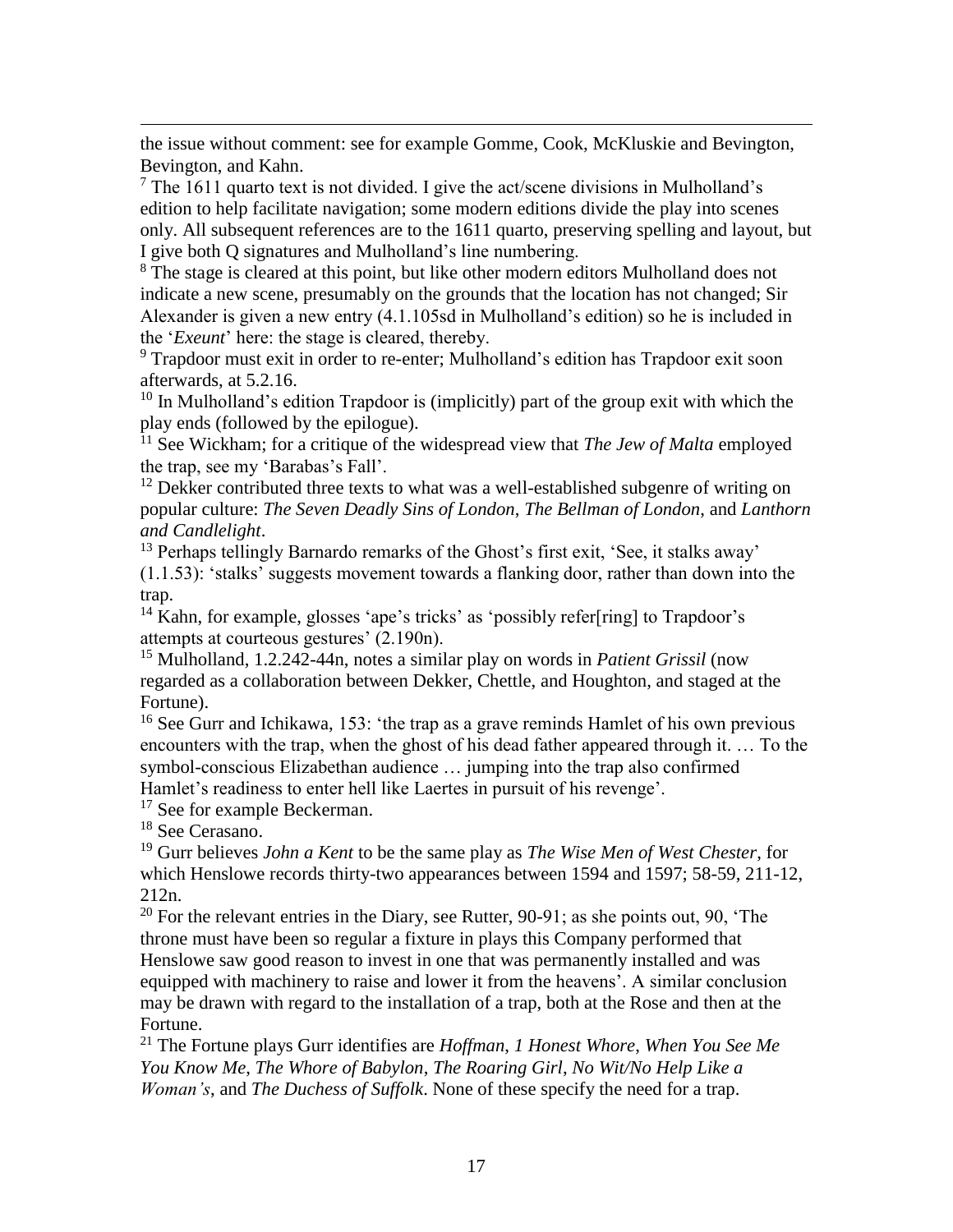$22$  Rutter provides a commentary, 174-77. The document is dated 8 January 1600.

 $\overline{a}$ 

<sup>23</sup> The notion that the Chamberlain's Men and the Admiral's Men were rivals, artistically and economically, has long underpinned scholars' understanding of company and playhouse relations. It is widely assumed that Henslowe's decision to build a new playhouse for Alleyn's troupe was a direct consequence of the arrival in 1599 of the other company set up by the Privy Council in 1594: the new Globe, in this scenario, challenged the Rose's audience base and thus its financial position; see for example Rutter, 168: 'The possibility that the Company could not afford to pay Henslowe any of its [half share of the] gallery money for four months [in 1599] might indicate that they were facing a crisis. This was the First full season that the Rose tenants were competing with their rivals at the newly erected Globe. Financially, that competition may heave spelled ruin'. However, it has been contended that Henslowe's decision to build a new playhouse was *not* a reaction to having a new neighbour on the Bankside but may date to as far back as 1597; see Landro, and Cerasano (1998).

 $24$  If Titus Andronicus, which seems to have come into the possession of the Chamberlain's Men in 1594, was staged at the Theatre then presumably a trap was available there. It has also been argued that the stage business with Hamlet leaping into the trap (recorded in Q1 but not Q2 or F) refers to the lost 'Hamlet' (which, like Titus Andronicus, was staged by the company at Newington Butts in June 1594); see Meagher, especially 146-49.

 $^{25}$  As editors point out, it does so too in Sir Alexander's comparison of the sea of faces of the audience to his galleries (B3r/1.2.14-32), and of course most strikingly in the appearance of Moll Cutpurse in one performance (which the epilogue teasingly suggests will be repeated); for a discussion of this episode see my 'Mary Frith at the Fortune'.  $26$  The critical paradigm of early modern dramatists as moralists has a long tradition; see for example Ornstein; like Middleton, Dekker may be regarded as writing in a protestant tradition: see for example Gasper.

### **Works Cited**

Beckerman, Bernard. 'Philip Henslowe.' *The Theatrical Manager in England and America*. Ed.

Joseph W. Donohue, jr. Princeton: Princeton UP, 1971. 19-62. Print.

Berger, Thomas L., William C. Bradford, and Sidney L. Sondergard. *An Index of Characters* 

*in Early Modern English Drama: Printed Plays, 1500-1660*. Rev. Edn. Cambridge: Cambridge UP, 1998. Print.

Bevington, David et al. Eds. *English Renaissance Drama*. New York: W.W. Norton &

Company, Inc., 2002. 1371-1451. Print.

Biggs, Murray et al. Eds. *The Arts of Performance in Elizabethan and Early Stuart Drama: Essays* 

*for George Hunter*. Edinburgh: Edinburgh UP, 1991. Print.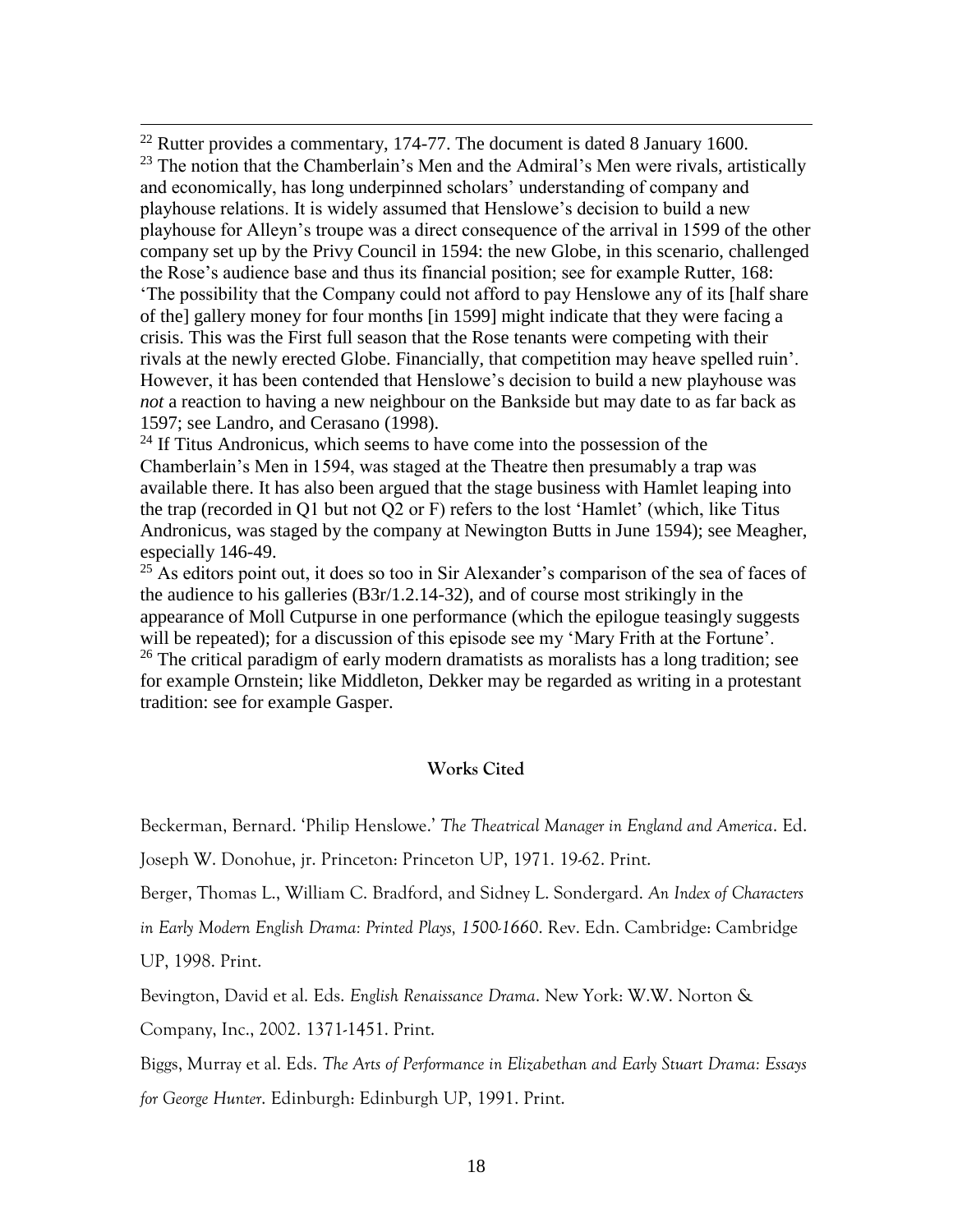Cerasano, S.P. 'Edward Alleyn's "Retirement", 1597-1600.' *Medieval and Renaissance Drama in England*. 11 (1998): 98-112. Print.

--------. 'The Geography of Henslowe's Diary.' *Shakespeare Quarterly*. 56:3 (2005): 328-53. Print.

Cook, Elizabeth. Ed. *The Roaring Girl*. London: A&C Black, 1997. Print.

 $\overline{a}$ 

Dekker, Thomas. *The Seven Deadly Sins of London* London: E.A. and S. Stafford for Nathanial Butter. 1606. Print.

--------. *The Bellman of London*. London: Edward Allde for Nathanial Butter. 1608. Print.

--------. *Lanthorn and Candlelight*. London: G. Eld for John Busby. 1608. Print.

--------., Henry Chettle, and William Haughton. *Patient Grissil*. London: E. Allde for Henry Rocket. 1603. Print.

Dessen, Alan C. *Elizabethan Stage Conventions and Modern Interpreters*. Cambridge: Cambridge UP, 1984. Print.

--------. *Recovering Shakespeare's Theatrical Vocabulary*. Cambridge: Cambridge UP, 1995. Print.

-------- and Leslie Thomson. *A Dictionary of Stage Directions in English Drama*. Cambridge: Cambridge UP, 1999. Print.

Fitzpatrick, Tim. *Playwright, Space and Place in Early Modern Performance: Shakespeare and Company*. Farnham: Ashgate, 2011. Print.

--------. *Henslowe's Diary*. 2nd edn. Cambridge: Cambridge UP, 2002. Print.

Gasper, Julia. *The Dragon and the Dove*. Oxford: The Clarendon Press, 1990. Print.

Gomme, Andor. Ed. *The Roaring Girl*. London: Ernest Benn Limited, 1976. Print.

Gurr, Andrew. 'Traps and Discoveries.' *Proceedings of the British Academy*. 94. Oxford: Oxford University Press, 1997: 85-101. Print.

--------. *Shakespeare's Opposites: The Admiral's Company 1594-1625*. Cambridge: Cambridge UP, 2009. Print.

-------- and Mariko Ichikawa. *Staging in Shakespeare's Theatres*. Oxford: Oxford UP, 2000. Print.

Hutchings, Mark. 'Mary Frith at the Fortune.' *Early Theatre*. 10:1 (2007): 89-108. Print.

--------. 'Barabas's Fall.' *Theatre Notebook*. 69:1 (2015): 2-16. Print.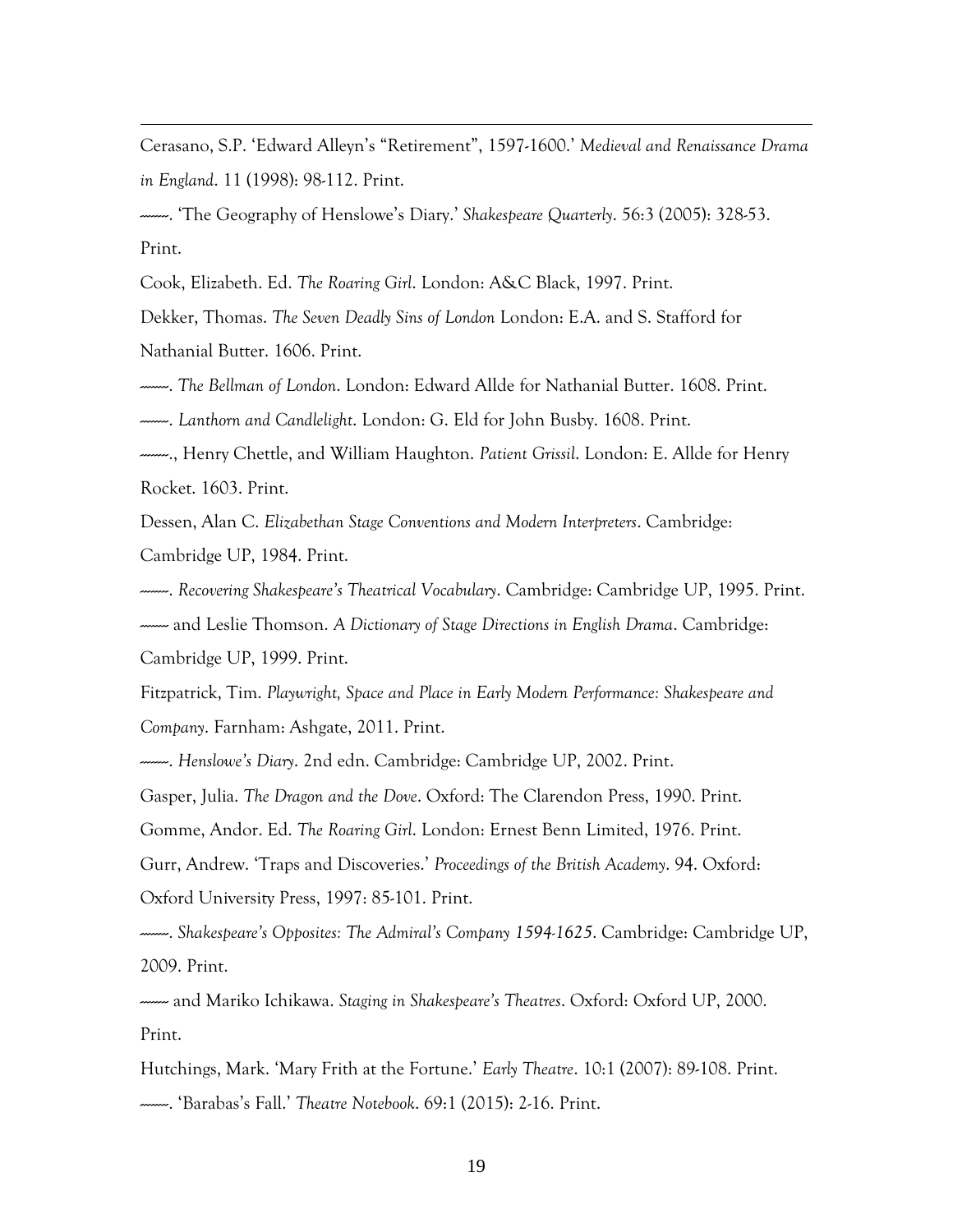--------. '*Titus Andronicus* and Trapdoors at the Rose and Newington Butts.' *Shakespeare Survey*. 71 (2018, forthcoming). Print.

 $\overline{a}$ 

Ichikawa, Mariko. *Shakespearean Entrances*. Basingstoke: Palgrave Macmillan, 2002. Print. Jenkins, Harold. Ed. *Hamlet*. London: Methuen, 1982. Print.

Johnson, Laurie. *Shakespeare's Lost Playhouse: Eleven Days at Newington Butts*. London: Taylor and Francis, 2017. Print.

Kahn, Coppélia. Ed. *The Roaring Girl, or Moll Cutpurse*. *Thomas Middleton: The Collected Works*. Gen. eds. Gary Taylor and John Lavagnino. Oxford: Oxford UP, 2007. 721-78. Print.

Landro, Vincent. 'Henslowe's Relocation to the North: Playhouse Management in Renaissance London.' *Theatre Survey*. 38:2 (1997): 31-47. Print.

McJannet, Linda. *The Voice of Elizabethan Stage Directions: The Evolution of a Theatrical Code*. London: Associated UP, 1999. Print.

McKluskie, Kathlee E. and David Bevington. Eds. *Plays on Women*. Manchester: Manchester UP, 1999. 151-267. Print.

Meagher, John C. 'The Stage Directions, Overt and covert, of *Hamlet* 5.1.' *Stage Directions in 'Hamlet': New Essays and New Directions*. Ed. Hardin L. Aasand. London: Associated University Presses, 2003. 140-57. Print.

Middleton, Thomas, and Thomas Dekker. *The Roaring Girl*. London: Nicholas Okes for Thomas Archer. 1611. Print.

Mulholland, Paul. Ed. *The Roaring Girl*. Manchester: Manchester UP, 1987. Print.

Ornstein, Robert. *The Moral Vision of Jacobean Tragedy*. Madison: University of Wisconsin Press, 1960. Print.

Power, Andrew J. 'What the Hell is under the Stage? Trapdoor use in the English Seneccan Tradition.' *English*. 60 (2011):276-96. Print.

Rutter, Carol Chillington. *Documents of the Rose Playhouse*. 2nd edn. Manchester: Manchester UP, 1999.

Schreyer, Kurt A. Shakespeare's *Medieval Craft: Remnants of the Mysteries on the London Stage*. Ithaca: Cornell UP, 2014. Print.